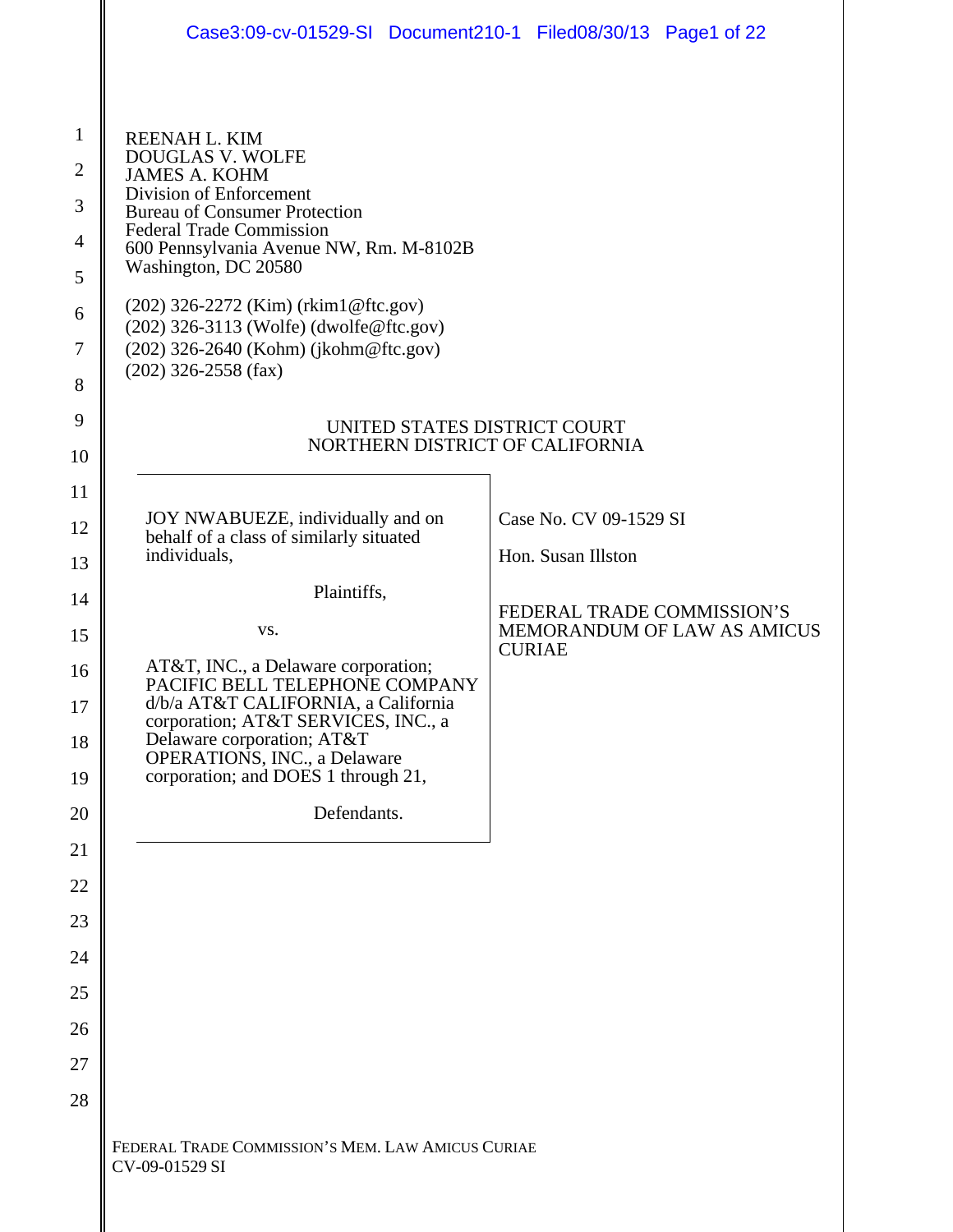# **TABLE OF CONTENTS**

1

| $\overline{2}$ |                                                                                 |
|----------------|---------------------------------------------------------------------------------|
| 3              | Ι.                                                                              |
| 4              |                                                                                 |
| 5              |                                                                                 |
| 6<br>7         | II. The Proposed Settlement Fails to Meet The Rule 23 Requirement That It Be    |
| 8              | A. The Settlement Does Not Provide Class Members With Any Meaningful Benefit. 5 |
| 9<br>10        | Deficient Settlement Notices And an Onerous Claims Process Make It<br>1)        |
| 11             |                                                                                 |
| 12             |                                                                                 |
| 13             |                                                                                 |
| 14             | 2)                                                                              |
| 15             |                                                                                 |
| 16<br>17       | 1)                                                                              |
| 18             | 2)                                                                              |
| 19             | 3)                                                                              |
| 20             | C. The Proposed Settlement Improperly Rewards Plaintiffs' Counsel. 15           |
| 21             |                                                                                 |
| 22             |                                                                                 |
| 23             |                                                                                 |
| 24             |                                                                                 |
| 25<br>26       |                                                                                 |
| 27             |                                                                                 |
| 28             |                                                                                 |
|                | i                                                                               |
|                | FEDERAL TRADE COMMISSION'S MEM. LAW AMICUS CURIAE<br>CV-09-01529 SI             |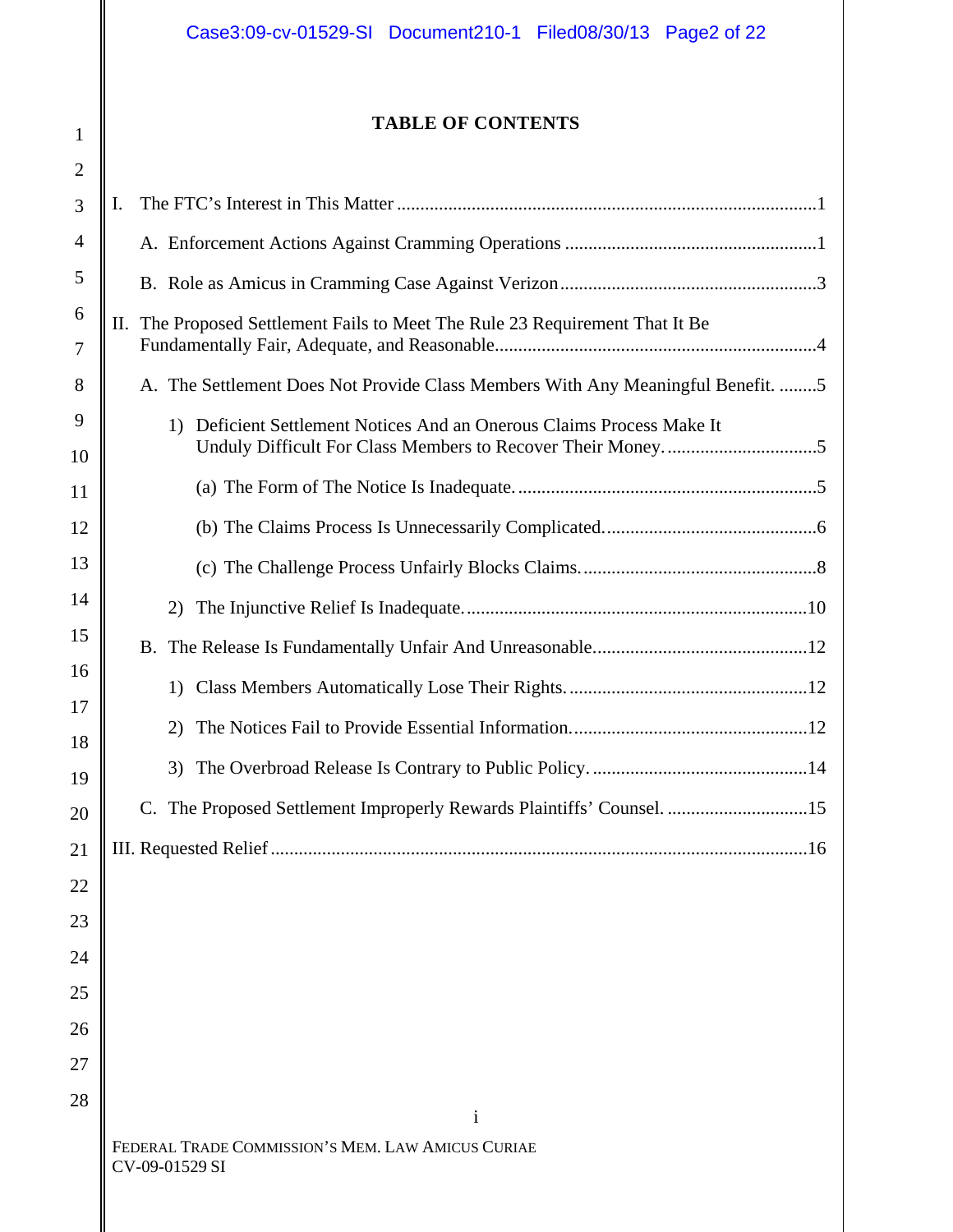# **TABLE OF AUTHORITIES**

# **Cases**

|                     | Ferrington v. McAfee, Inc., No. 10-CV-01455-LHK,                                                                                                                                                                                                     |
|---------------------|------------------------------------------------------------------------------------------------------------------------------------------------------------------------------------------------------------------------------------------------------|
|                     |                                                                                                                                                                                                                                                      |
|                     |                                                                                                                                                                                                                                                      |
|                     |                                                                                                                                                                                                                                                      |
| 0                   |                                                                                                                                                                                                                                                      |
| $\mathbf{1}$        | In re Bluetooth Headset Prods. Liab. Litig., 654 F.3d 935 (9th Cir. 2011)4, 16                                                                                                                                                                       |
| $\overline{c}$<br>3 | Kagan v. Wachovia Secs., LLC, Nos. 09-5337 SC, 11-0412 SC,                                                                                                                                                                                           |
| 4                   |                                                                                                                                                                                                                                                      |
| 5                   | Teas v. Twentieth Century-Fox Film Corp., 413 F.2d 1263 (5th Cir. 1969) 14                                                                                                                                                                           |
| 6                   |                                                                                                                                                                                                                                                      |
| 7                   |                                                                                                                                                                                                                                                      |
| 8                   | Vuitton et Fils S.A. v. Carousel Handbags, 592 F.2d 126 (2nd Cir. 1979) 14                                                                                                                                                                           |
| 9<br>0              | Walter v. Hughes Commc'ns, Inc., No. 09-2136,                                                                                                                                                                                                        |
| $\mathbf 1$         | <b>Statutes</b>                                                                                                                                                                                                                                      |
| 2                   | $\cdot$                                                                                                                                                                                                                                              |
| 3                   |                                                                                                                                                                                                                                                      |
| 4                   | <b>Other Authorities</b>                                                                                                                                                                                                                             |
| 5<br>б              | FCC Report & Order & Further Notice of Proposed Rulemaking,                                                                                                                                                                                          |
| 7                   | In the Matter of Empowering Consumers to Prevent and Detect Billing for<br>Unauthorized Charges ("Cramming"), Consumer Information and Disclosure, Truth-in-<br>Billing and Billing Format, CG Docket Nos. 11-116, 09-158, 98-170 (Apr. 17, 2012) 12 |
| 8                   | $\overline{\mathbf{u}}$                                                                                                                                                                                                                              |
|                     | FEDERAL TRADE COMMISSION'S MEM. LAW AMICUS CURIAE<br>CV-09-01529 SI                                                                                                                                                                                  |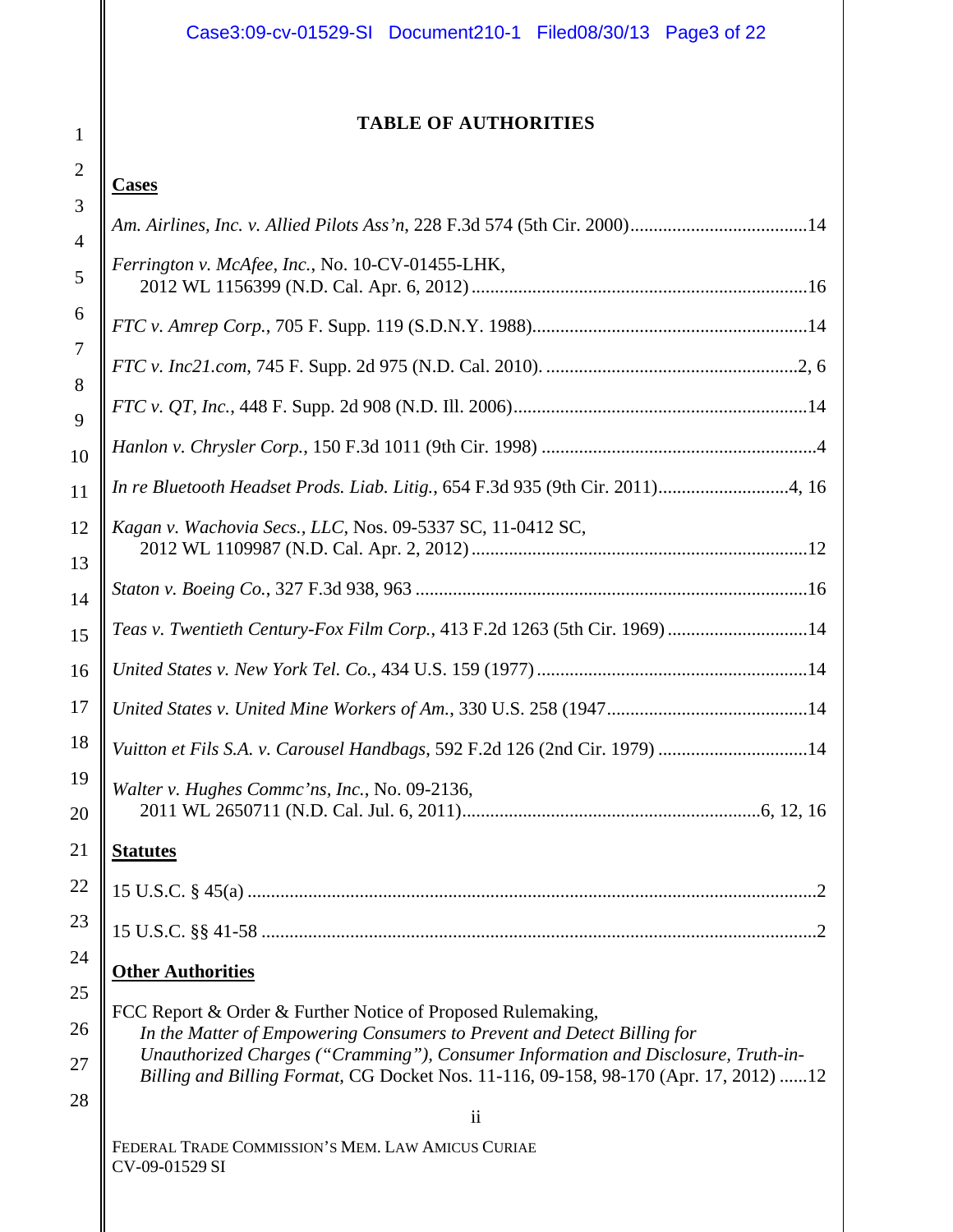|                                | Case3:09-cv-01529-SI Document210-1 Filed08/30/13 Page4 of 22                      |
|--------------------------------|-----------------------------------------------------------------------------------|
| $\mathbf{1}$<br>$\overline{2}$ | FED. TRADE COMM'N, FTC ANNUAL HIGHLIGHTS APRIL 2012-MARCH 2013, STATS & DATA 2012 |
| 3                              | STAFF OF S. COMM. ON COMMERCE, SCIENCE AND TRANSPORTATION, UNAUTHORIZED CHARGES   |
| $\overline{4}$                 | <b>Rules</b>                                                                      |
| 5                              |                                                                                   |
| 6                              |                                                                                   |
| 7<br>8                         |                                                                                   |
| 9                              |                                                                                   |
| 10                             |                                                                                   |
| 11                             |                                                                                   |
| 12                             |                                                                                   |
| 13                             |                                                                                   |
| 14                             |                                                                                   |
| 15                             |                                                                                   |
| $16\,$                         |                                                                                   |
| $17\,$<br>18                   |                                                                                   |
| 19                             |                                                                                   |
| 20                             |                                                                                   |
| 21                             |                                                                                   |
| $22\,$                         |                                                                                   |
| 23                             |                                                                                   |

FEDERAL TRADE COMMISSION'S MEM. LAW AMICUS CURIAE CV-09-01529 SI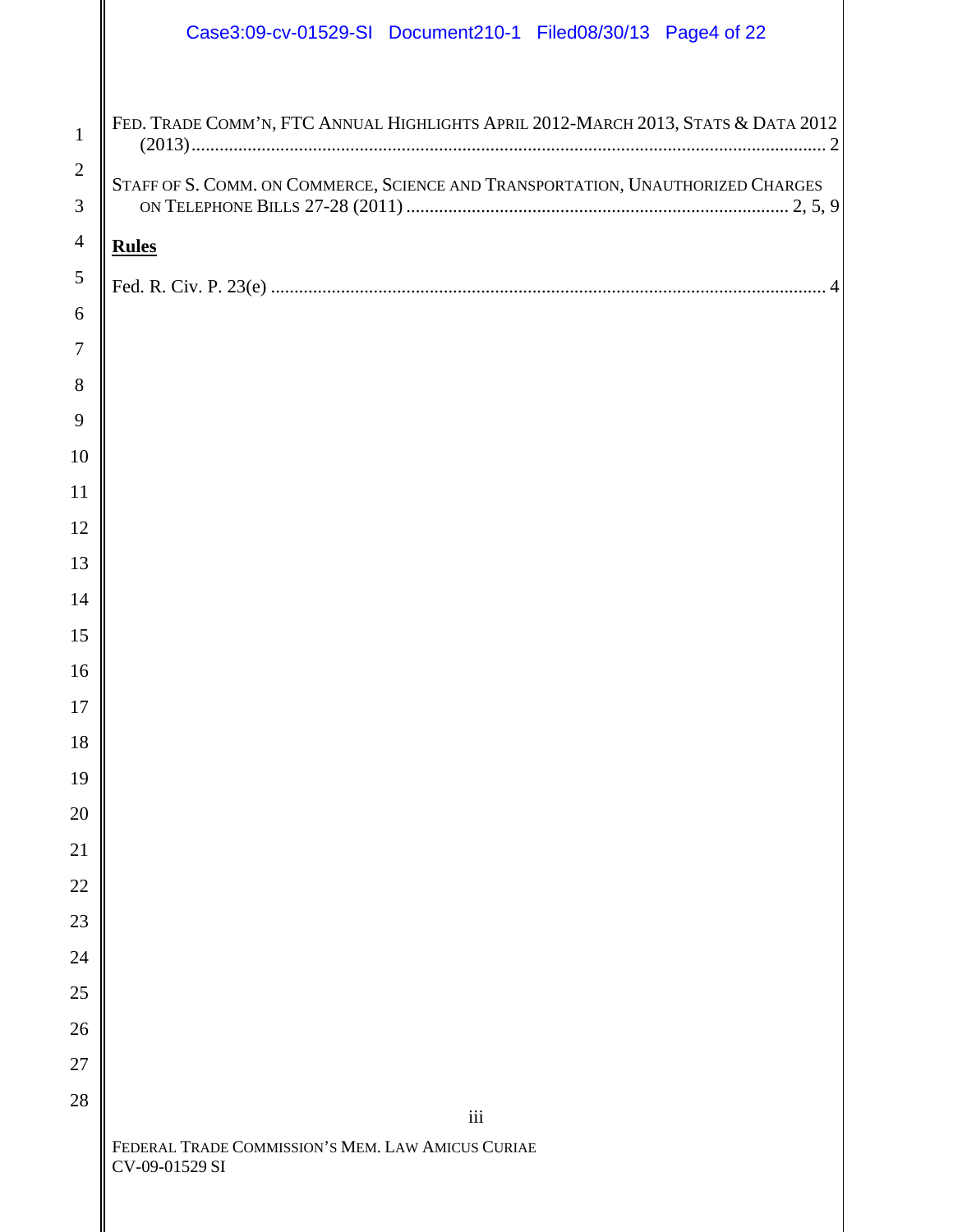The Federal Trade Commission ("FTC" or "Commission") opposes the proposed class action settlement because it is neither fair, reasonable, nor adequate. The settlement purports to compensate approximately 16 million consumers who had unauthorized charges from third-party merchants placed on their phone bills through a practice known as "cramming." In reality, this relief is largely illusory because consumers must navigate a convoluted claims process and overcome unnecessary obstacles to recover their money.

For this remote chance of recovery, the proposed settlement forces class members to surrender significant rights. Whether or not they obtain anything of value, class members would release from liability not only AT&T, but also thousands of third-party merchants and billing aggregators that placed unauthorized charges on their phone bills. To avoid such an outcome, consumers must timely opt out from the settlement. However, the few consumers who actually read the notices are unlikely to do so because they are unaware that they were scammed due to the nature of cramming.

Ultimately, everyone in this case but the consumers benefits from the settlement. AT&T obtains a beneficial release even if it does not pay a penny in claims, the non-parties that fraudulently billed consumers walk away cleansed of liability, but with most of their ill-gotten gains intact, and the Plaintiffs' attorneys receive millions of dollars in fees. The settlement is thus little more than a way to purchase broad *res judicata* at bargain basement prices – a tactic the Court should not countenance.

# **I. The FTC's Interest in This Matter**

# **A. Enforcement Actions Against Cramming Operations**

The FTC is an independent federal agency charged with protecting consumers from unfair or deceptive acts or practices, and increasing consumer choice by promoting vigorous competition.<sup>1</sup> The Commission's primary mandate is to enforce the FTC Act, 15 U.S.C.

In 2012, for example, the FTC obtained judgments and orders requiring defendants to pay over \$741 million in consumer redress or disgorgement of ill-gotten gains in consumer fraud matters, including cramming cases. *See* FED. TRADE COMM'N, FTC ANNUAL HIGHLIGHTS APRIL

 $\overline{a}$ 

1

2

3

4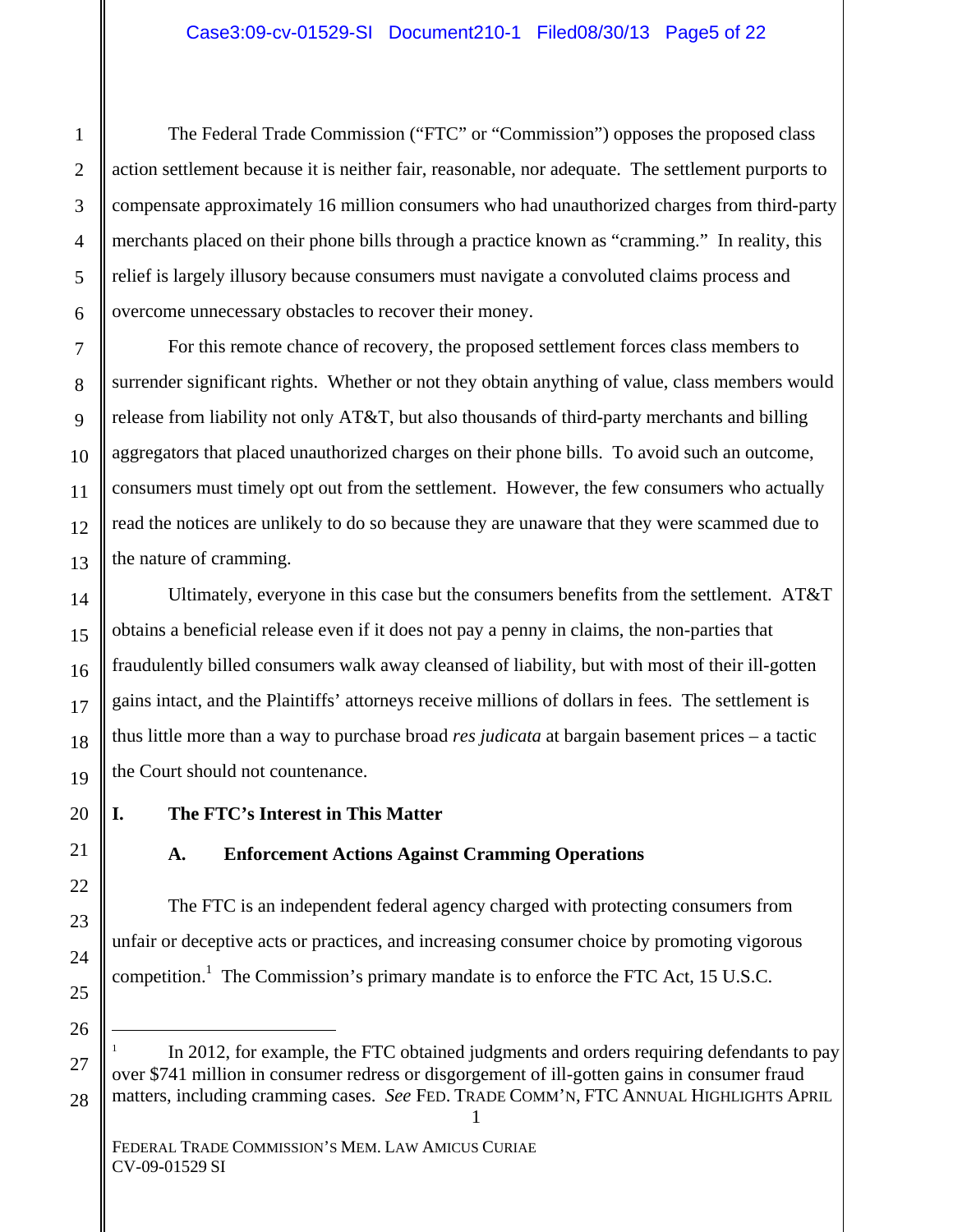§§ 41-58, which prohibits unfair or deceptive acts or practices and unfair methods of competition, 15 U.S.C.  $\S$  45(a).

As part of its consumer protection mission, the Commission seeks to halt cramming and redress victimized consumers. Crammers prey on the complexity and length of telephone bills, which make it increasingly difficult for consumers to locate unauthorized charges. In the FTC's *Inc21.com* case, for example, this Court (J. Alsup) found a mere five percent of the defendants' so-called "customers" were aware of the third-party charges on their phone bills. *FTC v. Inc21.com*, 745 F. Supp. 2d 975, 996 (N.D. Cal. 2010), *aff'd*, No. 11–15330, 2012 WL 1065543 (9th Cir. Mar. 30, 2012). The even smaller percentage of consumers who actually use the services for which they are charged underscores that they did not purchase them. Indeed, a recent Senate report found actual usage rates in the one to two percent range. $2$  This result is consistent with FTC cramming cases, in which such rates were well below one percent.<sup>3</sup>

The Commission has brought numerous cramming cases against third-party merchants and billing aggregators.<sup>4</sup> In its ongoing contempt case against Billing Services Group ("BSG"),

2012-MARCH 2013, STATS & DATA 2012 (2013), available at http://www.ftc.gov/os/highlights/2013/stats.shtm.

2 STAFF OF S. COMM. ON COMMERCE, SCIENCE AND TRANSPORTATION, UNAUTHORIZED CHARGES ON TELEPHONE BILLS 27-28 (2011), available at http://1.usa.gov/1860SG2 ("Senate Report").

<sup>3</sup>*See, e.g.,* FTC's Mot. Order Show Cause Why Billing Servs. Grp. Ltd.; Billing Servs. Grp. N. America, Inc.; HBS Billing Servs. Co.; Enhanced Billing Servs., Inc.; Billing Concepts, Inc.; and ACI Billing Servs., Inc. Should Not Be Held in Contempt 4-5, 11-12, *FTC v. Hold Billing Servs.*, 5:98-CV-00629-FB-HJB (W.D. Tex. Mar. 28, 2012) (describing usage rates of .01 percent for streaming video services) ("BSG Contempt Motion" or "BSG contempt litigation"), attached as ex. 1.

2 <sup>4</sup>*See, e.g., FTC v. Inc21.com Corp.*, 745 F. Supp. 2d 975 (N.D. Cal. 2010), *aff'd* No. 11- 5330, 2012 WL 1065543 (9th Cir. Mar. 30, 2012); Stipulated Order, *FTC v. Nationwide Connections, Inc.,* No. 06-80180 (S.D. Fla. Sept. 18, 2008), ECF No. 814; Stipulated Order, *FTC v. Websource Media, LLC*, No. H-06-1980 (S.D. Tex. July 17, 2007), ECF No. 453; Stipulated Order, *FTC v. Epixtar Corp.*, No. 03-8511 (S.D.N.Y. Nov. 29, 2006); *FTC v. Mercury Mktg. of Del., Inc.*, No. Civ.A.00-3281, 2004 WL 2677177 (E.D. Pa. Nov. 22, 2004); Stipulated Order, *FTC v. 800 Connect, Inc.*, No. 03-CIV-60150 (S.D. Fla. Feb. 4, 2003), ECF No. 3; Stipulated Order, *FTC v. Access Resources Servs., Inc.*, No. 02-CIV-60336 (S.D. Fla. Nov. 4, 2002); *FTC v.* 

FEDERAL TRADE COMMISSION'S MEM. LAW AMICUS CURIAE CV-09-01529 SI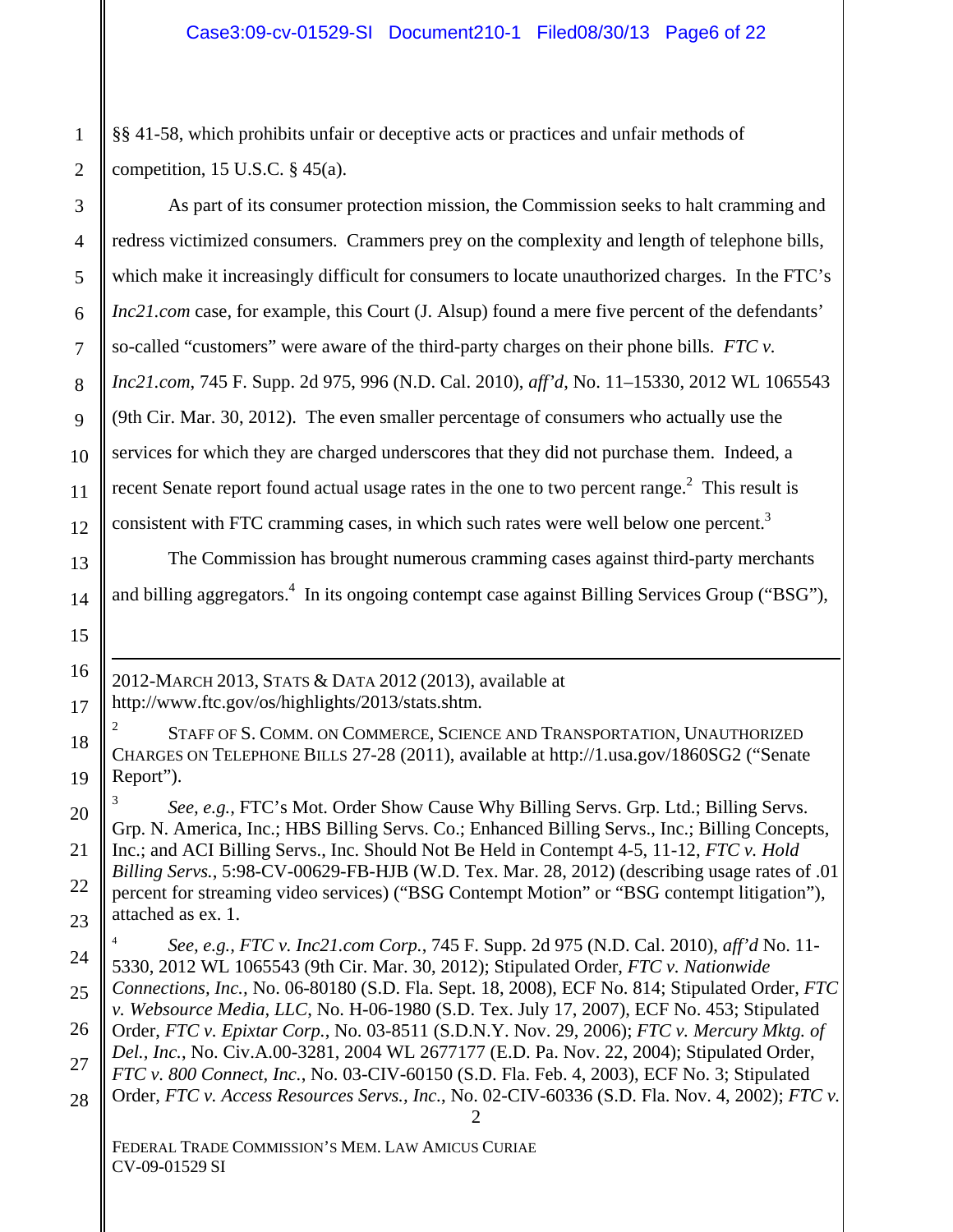for example, the FTC seeks to hold the largest aggregator in the country in contempt for placing – for just nine of its merchants – more than \$52 million in unauthorized charges on consumers' bills. (BSG Contempt Motion, ex. 1.) BSG is one of the entities allegedly released under the terms of the proposed settlement in the instant case. In addition, the FTC continues to investigate aggregators and third-party merchants engaged in cramming schemes, and will likely bring additional enforcement actions to stop these unlawful practices and obtain refunds for injured consumers.

#### **B. Role as Amicus in Cramming Case Against Verizon**

In this class action, Plaintiffs claim AT&T allowed billing aggregators and third-party merchants to fraudulently bill nearly 16 million customers. Specifically, Plaintiffs allege that AT&T failed to ensure consumers authorized the third-party charges on their bills, and described such charges in a misleading and deceptive manner.<sup>5</sup>

Plaintiffs' counsel filed virtually identical allegations on behalf of another class against Verizon in *Moore v. Verizon Communications, Inc.,* 4:09-cv-1823-SBA (N.D. Cal.). In *Verizon*, the FTC and Department of Justice ("DOJ") filed briefs opposing the proposed settlement.<sup>6</sup> The parties then agreed to implement several critical modifications which allayed some of the agencies' most serious concerns by, among other things, removing the third-party crammers from the release and clarifying that the release would not operate to preclude monetary relief such as restitution, compensation, or disgorgement of profit in government enforcement actions against the billing aggregators. (Stip. Regarding FTC & DOJ Filings Regarding Settlement, *Moore v. Verizon Commc'ns, Inc.*, 4:09-cv-1823-SBA (N.D. Cal. Mar. 1, 2013), ECF No. 158.)

*Cyberspace.com, LLC*, No. C00-1806L, 2002 WL 32060289 (W.D. Wash. July 10, 2002), *aff'd*  453 F.3d 1196 (9th Cir. 2006).

5 First Am. Compl. ¶¶ 1-5, 99, ECF No. 38; Decl. John Jacobs Support Pls.' Mot. Prelim. Approval ¶ 14, ECF No. 153-5.

6 FTC Mem. Law Amicus Curiae, *Moore v. Verizon Commc'ns, Inc.*, 4:09-cv-1823-SBA (N.D. Cal. Aug. 17, 2012), ECF No. 136; Statement Interest United States, *Moore v. Verizon Commc'ns, Inc.*, 4:09-cv-1823-SBA (N.D. Cal. Aug. 17, 2012), ECF No. 137.

3

FEDERAL TRADE COMMISSION'S MEM. LAW AMICUS CURIAE CV-09-01529 SI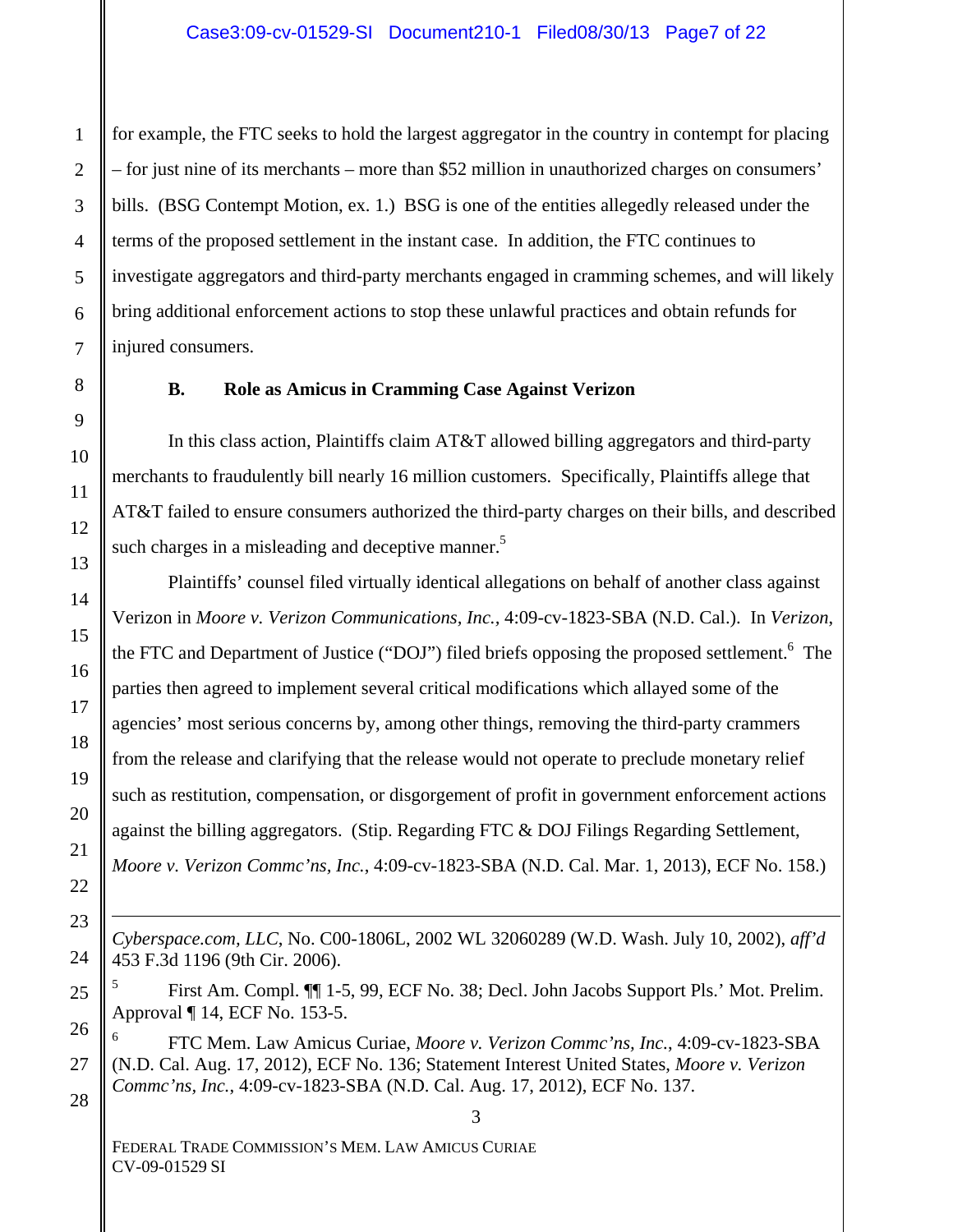This settlement resurrects the most egregious flaws that plagued the initial proposed *Verizon* settlement. Even after the FTC and DOJ apprised Plaintiffs' counsel of these problems, they elected to make only minor revisions, thus precipitating this amicus. (Stip. Regarding Modific. Settlement Resp. FTC  $&$  DOJ Comments, Mar. 29, 2013, ECF No. 160.)<sup>7</sup>

# **II. The Proposed Settlement Fails to Meet The Rule 23 Requirement That It Be Fundamentally Fair, Adequate, and Reasonable.**

To gain district court approval, a class settlement must be "fundamentally fair, adequate, and reasonable." *Hanlon v. Chrysler Corp.*, 150 F.3d 1011, 1026 (9th Cir. 1998); *see also* Fed. R. Civ. P. 23(e). Moreover, when, as here, parties reach a settlement prior to class certification, the court's approval requires a "more probing inquiry than may normally be required under Rule 23(e)." *Hanlon*, 150 F.3d at 1026 (collecting cases); *see also In re Bluetooth Headset Prods. Liab. Litig.*, 654 F.3d 935, 946-47 (9th Cir. 2011) (holding that agreements made prior to formal class certification "must withstand an even higher level of scrutiny for evidence of collusion or other conflicts of interest than is ordinarily required under Rule 23(e) before securing the court's approval as fair"). In this case, the proposed settlement falls far below Rule 23's standard.

4

<sup>1</sup> 7 The Court recently approved the *Verizon* settlement. (Order, *Moore v. Verizon Commc'ns, Inc.*, 4:09-cv-1823-SBA (N.D. Cal. Aug. 28, 2013), ECF No. 196.) When analyzing the settlement, the Court acknowledged the FTC's outstanding concerns regarding the claimsmade process and found that the FTC's proposal for improving the settlement would indeed provide a better outcome for the class, but concluded this did not establish a basis for rejecting the settlement outright. *Id.* at 24-25 (noting that a proposed settlement "is not to be judged against a hypothetical or speculative measure of what might have been achieved by the negotiators") (quoting *Officers for Justice v. Civil Serv. Comm'n of the City & Cty. of San Francisco*, 688 F.2d 615, 625 (9th Cir. 1982)). While the FTC respectfully disagrees with the Court's determination that the claims-made process and notices in that case satisfied Rule 23, the circumstances presented here are materially different. In the instant case, among other differences, the notices do not offer class members the option to receive a flat fee recovery. Moreover, Plaintiffs' counsel reinstated the problematic release provisions they previously agreed to remove from the Verizon settlement, thus negotiating a class settlement that leaves AT&T customers worse off than Verizon customers who were defrauded by the very same aggregators and third-party merchants. In these circumstances, therefore, the flawed claimsmade process and deficient settlement notices produce a settlement that is neither fair, adequate, nor reasonable as Rule 23 requires, because consumers in this case (unlike the *Verizon* class members) are forced to release significant rights in exchange for illusory benefits.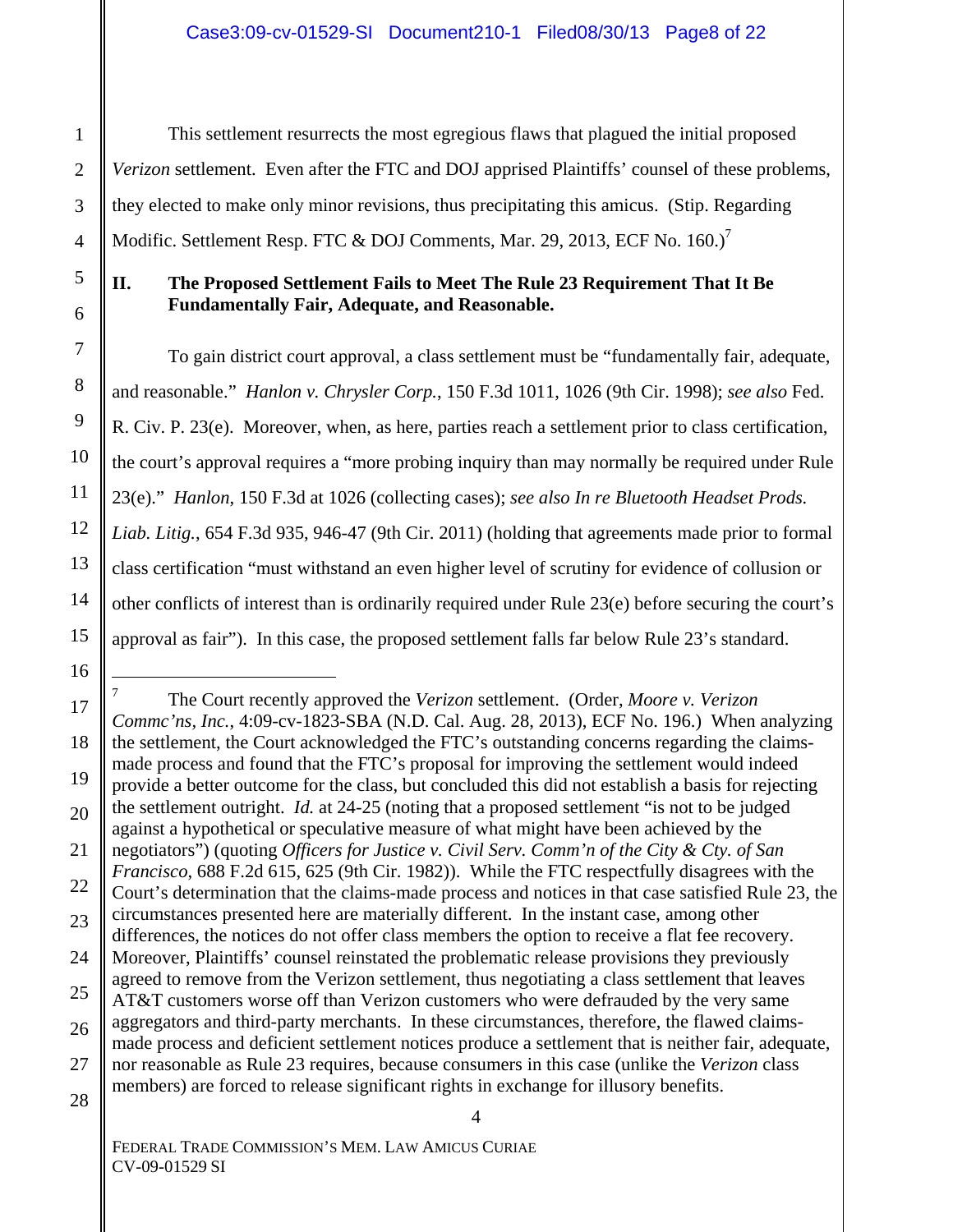# **A. The Settlement Does Not Provide Class Members With Any Meaningful Benefit.**

For class members to receive any redress, they must negotiate a byzantine process that will effectively preclude the vast majority of cramming victims from obtaining any relief. Moreover, the settlement's injunctive relief does not protect consumers from future cramming.

## **1) Deficient Settlement Notices And an Onerous Claims Process Make It Unduly Difficult For Class Members to Recover Their Money.**

### **(a) The Form of The Notice Is Inadequate.**

The proposed settlement falls well short of providing class members with "the best notice that is practicable under the circumstances." Fed. R. Civ. P. 23(c)(2)(B). AT&T disseminated the notice primarily through the same conduit as the unauthorized charges: customers' monthly phone bills.<sup>8</sup> Crammers use telephone billing because their complexity makes it unlikely consumers will notice additional information.<sup>9</sup> Therefore, consumers were unlikely to read the "bill stuffer" notices, especially because the bulk of such materials usually comprise advertising.

Moreover, because of crammers' deceptive and unfair marketing tactics, cramming victims often do not know they were defrauded, and likely think the notice – even if they read it – does not apply to them. For the few consumers who do see the charges and complain, crammers often falsify documents or voice recordings to convince consumers they agreed to the charges.10 Thus, those consumers may be left with the misimpression that they have suffered no

5

<sup>&</sup>lt;u>.</u> 8 To effectuate notice of the settlement, AT&T conducted an electronic search of its "reasonably available" billing data to identify class members. AT&T enclosed notices in current customers' billing statements and sent postcards to former customers. AT&T also sent an email titled "Class Action Settlement Notice" to current and former customers for whom it had email addresses. In addition, AT&T published a ½ page notice in two issues of *USA Today* newspaper and ¼ page notices in *Parade* regional magazine for five states on two separate dates, and included notice of the settlement on its website with a link to the settlement website. *See* Settlement Agreement § VII, ECF No. 153-1.

*See* Senate Report at iv, 1.

<sup>10</sup>*See* Senate Report at 12, 15-16 (discussing manipulation and falsification of third-party verification recordings); BSG Contempt Motion at 9-11, 19-20 (describing an aggregator's use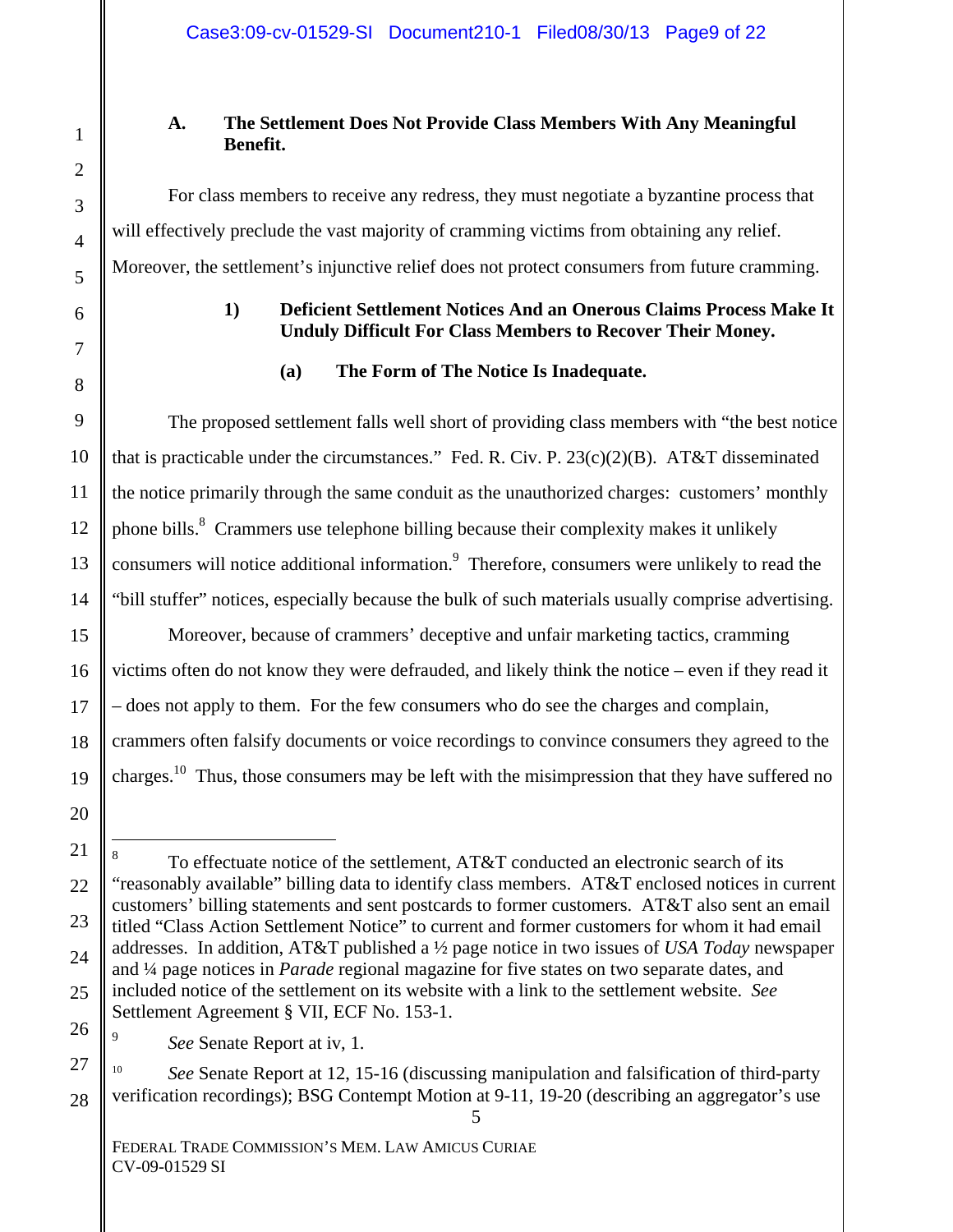legal wrong. When they later receive a settlement notice about unauthorized third-party charges, many likely disregard it on the mistaken belief that they are not entitled to payment. The *Verizon* settlement employed comparable notice methods, and scarcely 3.1 percent of the class submitted valid claims, demonstrating the inadequacy of this approach.<sup>11</sup>

#### **(b) The Claims Process Is Unnecessarily Complicated.**

The few class members who read the notices and realize they were defrauded have to work through a burdensome process to pursue a claim. First, they must ascertain the exact amounts they paid in unauthorized third-party charges, dates they paid the charges, and names of the third parties that placed those charges. To do so, consumers must either locate their monthly telephone bills spanning an eight-year period dating back to January 1, 2005, or timely submit a detailed "billing summary request"<sup>12</sup> to AT&T.<sup>13</sup> If, and when, they secure these voluminous

of letters of authorization consumers never saw as supposed "proof" they authorized the contested charges); *Inc.21.com*, 745 F. Supp. 2d at 990-91.

11 *See* Decl. Julie Redell ¶¶ 7, 27, *Moore v. Verizon Commc'ns, Inc*., No. 4:09-cv-01823 (N. D. Cal. June 11, 2013), ECF No. 170 (statement of court-appointed settlement administrator indicating that, as of June 7, 2013, of the 8,089,893 million consumers to whom notices were sent, only 250,236 submitted valid claim forms). Even in non-cramming cases, average claim submission rates are extremely low and readily fall below 10 percent. *See Walter v. Hughes Commc'ns, Inc.*, No. 09-2136, 2011 WL 2650711, at \*13 (N.D. Cal. Jul. 6, 2011) (collecting cases with settlement claims submission rates of 0.1 percent to 9.7 percent). While the 3.1% figure falls on the low side of average claim submission rates, it is unconscionable to countenance such a low response rate in a case where nearly all class members are victims of pure theft.

<sup>12</sup> Notably, the settlement notice sent to former AT&T customers does not enclose a claim form, nor does it include the billing summary request form. Thus, these customers face the additional preliminary step of having to request and obtain those forms separately.

 $13$  The billing summary request form requires: (i) current legal name and, if different, name(s) used for the AT&T accounts at issue; (ii) current mailing address and, if different, address(es) used for the AT&T accounts at issue; (iii) for current customers, the 13-digit "billing telephone account number" (or BTN) AT&T originally assigned to identify the telephone customer's account; (iv) for former customers, if no BTN is provided, the 10-digit telephone number(s) on which there may have been unauthorized charges; (v) dates setting forth the class member's time period as an AT&T customer; and (vi) last four digits of the class member's Social Security or tax identification number. *See* Settlement Agreement § VIII.B, ECF No. 153-1.

FEDERAL TRADE COMMISSION'S MEM. LAW AMICUS CURIAE CV-09-01529 SI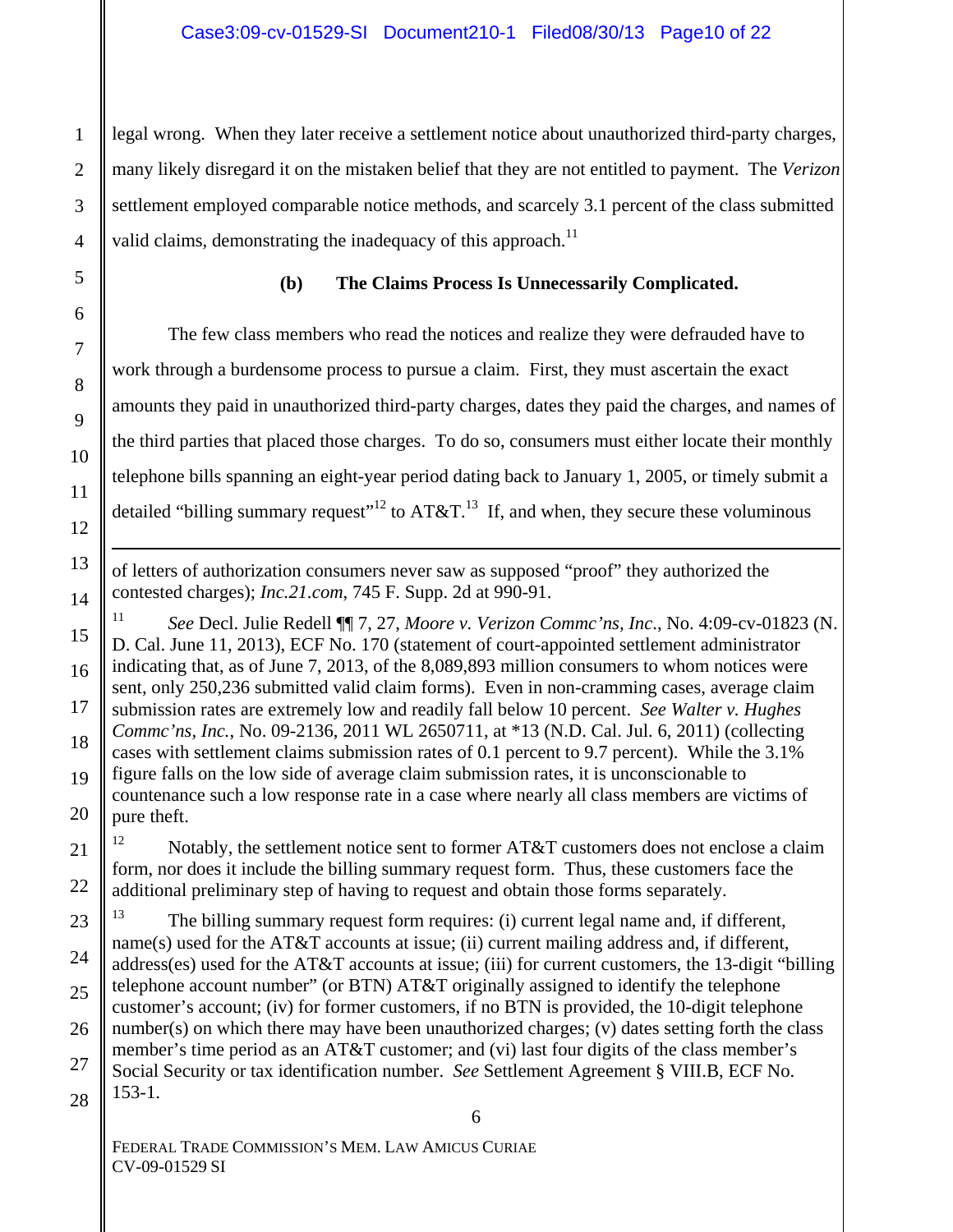materials, they must review all billed and paid third-party charges to determine which were unauthorized.

This requirement is particularly inappropriate for cramming victims. As explained above, and as Plaintiffs' counsel acknowledge, cramming succeeds because the overwhelming majority of consumers "may not even know that their rights may have been violated." (Pls.' Mem. Support Mot. Prelim. Approval Class Action Settlement 13-14, Dec. 28, 2012, ECF No.  $153$ ).<sup>14</sup> Therefore, most consumers likely will not realize they were scammed – let alone engage in the back and forth needed to request and obtain billing information, then review the charges.

Those few consumers who jump through all these hoops are not done. The claim form requires them to swear under penalty of perjury that they paid for third-party charges appearing on their AT&T bill between January 1, 2005 and January 14, 2013, and that such charges were unauthorized or that the crammers obtained authorization through deceptive or misleading practices.<sup>15</sup> To do so with confidence, consumers must investigate the names of each third-party merchant. Crammers, however, frequently change names to conceal their practices. *See Inc21.com*, 745 F. Supp. 2d at 997-98 (describing misrepresentations and falsified local exchange carrier ("LEC") billing applications used by defendants to "circumvent[] safeguards designed to prevent known fraudsters from re-entering the LEC billing industry using 'new' products and business entities"). This ever-morphing slate of entities that appear on phone bills will likely confuse consumers, dramatically increasing the burden of submitting a claim.

Moreover, claimants must swear they have not been previously reimbursed or "otherwise legally resolved any dispute regarding such charge."<sup>16</sup> This requirement presumes consumers

7

<sup>14</sup> Plaintiffs' counsel underscored this reality when seeking approval of the *Verizon* class action settlement. *See* Pls.' Mem. Support Mot. Prelim. Approval Class Action Settlement 2, *Moore v. Verizon Communic'ns, Inc*., 4:09-cv-1823-SBA (N.D. Cal. Feb. 1, 2012), ECF No. 91 ("[T]he reason cramming is able to thrive is that most people – upwards of  $95\%$  – do not even realize that the charges have been placed on their bills, and the charges are allowed to go on and on.") (emphasis in original).

<sup>15</sup> *See* Settlement Agreement § VIII.C, ECF No. 153-1; ECF No. 161 ex. 1 at § 1. 16 *Id.*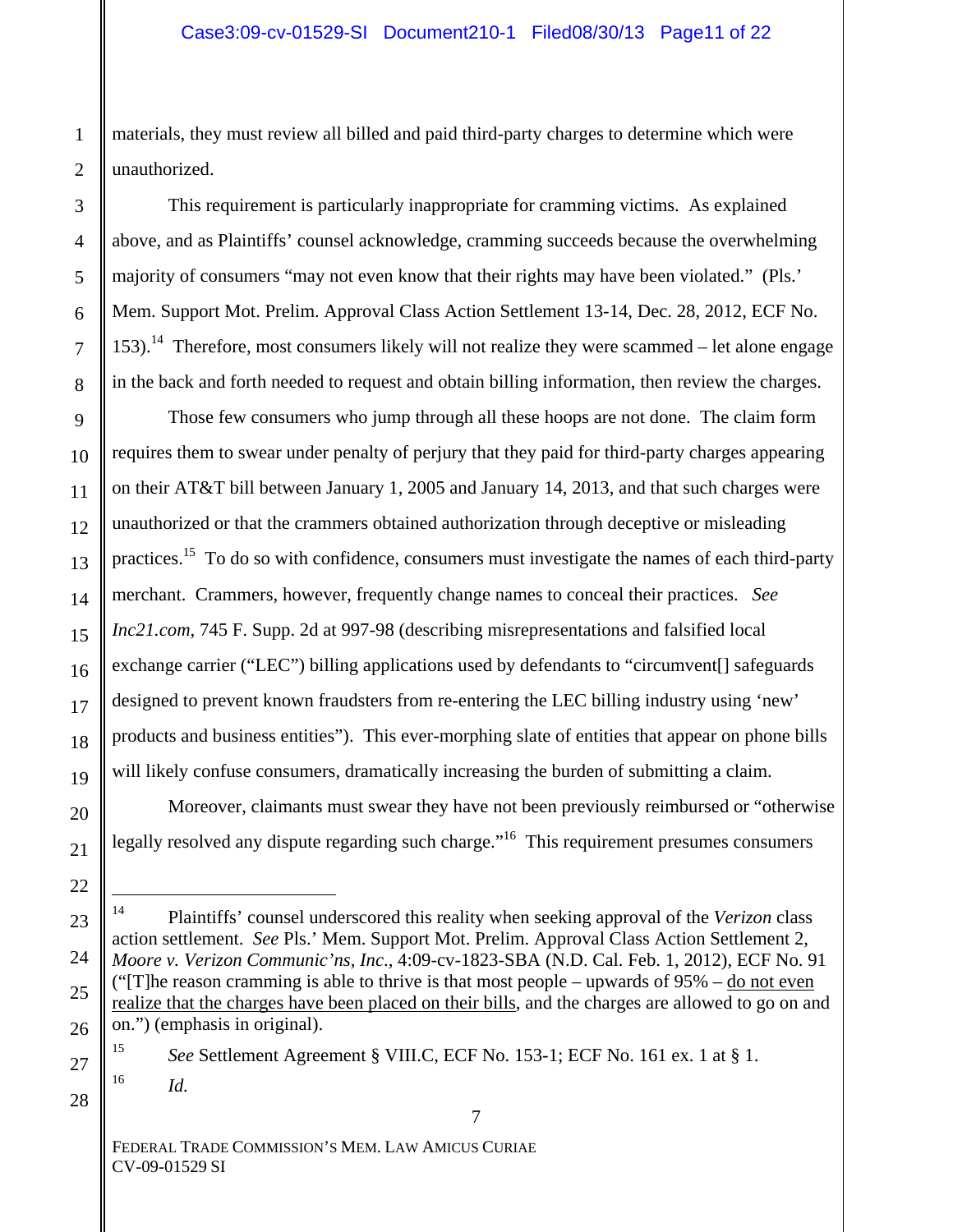know whether they were part of a previous class action and will likely further confuse and dissuade them from submitting a claim. Again, the fact that merely 3.1 percent of *Verizon* class members filed valid claims in a similar process demonstrates this structure is fatally flawed.<sup>17</sup>

### **(c) The Challenge Process Unfairly Blocks Claims.**

Even after clearing these various hurdles, class members would be unfairly deprived of compensation. AT&T or the non-party aggregators can challenge victims' claims by submitting a statement averring the claimant authorized the charges and submitting related records. Such records may consist of a service agreement, "proof" the claimant used the product or service, refund or adjustment records, or a letter of authorization ("LOA") or third-party verification ("TPV") voice recording.

Permitting such challenges is patently unreasonable. Most such challenges are likely to be based on fraudulent or incomplete records. For instance, an aggregator like BSG typically receives billing data from third-party merchants that includes codes indicating whether the charges were "authorized."18 BSG apparently treats a charge as authorized as long as it has this coding data and the billing information appears accurate.<sup>19</sup> However, merely validating certain customer information – much of which is publicly available (such as a telephone number or date of birth) – proves nothing about whether a consumer actually authorized the charge. Indeed, the staggering percentage of consumers who do not know they have been billed and the miniscule percentage using the billed product or service demonstrate this data has no bearing on whether consumers knowingly authorized the charges. *See* Senate Report at 27 (describing low usage

18 *See* Dep. Cathy Coleman-Ackerman, Pl.'s Combined App. Evidence Support: (1) Consolidated Reply Support Pl.'s Mot. Class Certification & (2) Resp. Opp'n ESBI's Mot. Summ. J., ex. A, at 37:21–39:6, 41:11–42:20, 63:9–64:13, *Lady Di's, Inc. v. Enhanced Servs. Billing, Inc.*, 10-3903 (7th Cir. Apr. 20, 2011), ECF No. 23-7 (describing process of validating charges as checking that the data submitted by vendors contains a single-digit code that the charge is authorized and checking, among other things, that the phone number is valid), attached as ex. 2.

8

 $19$  *Id.* 

<sup>17</sup> *See supra* n. 11.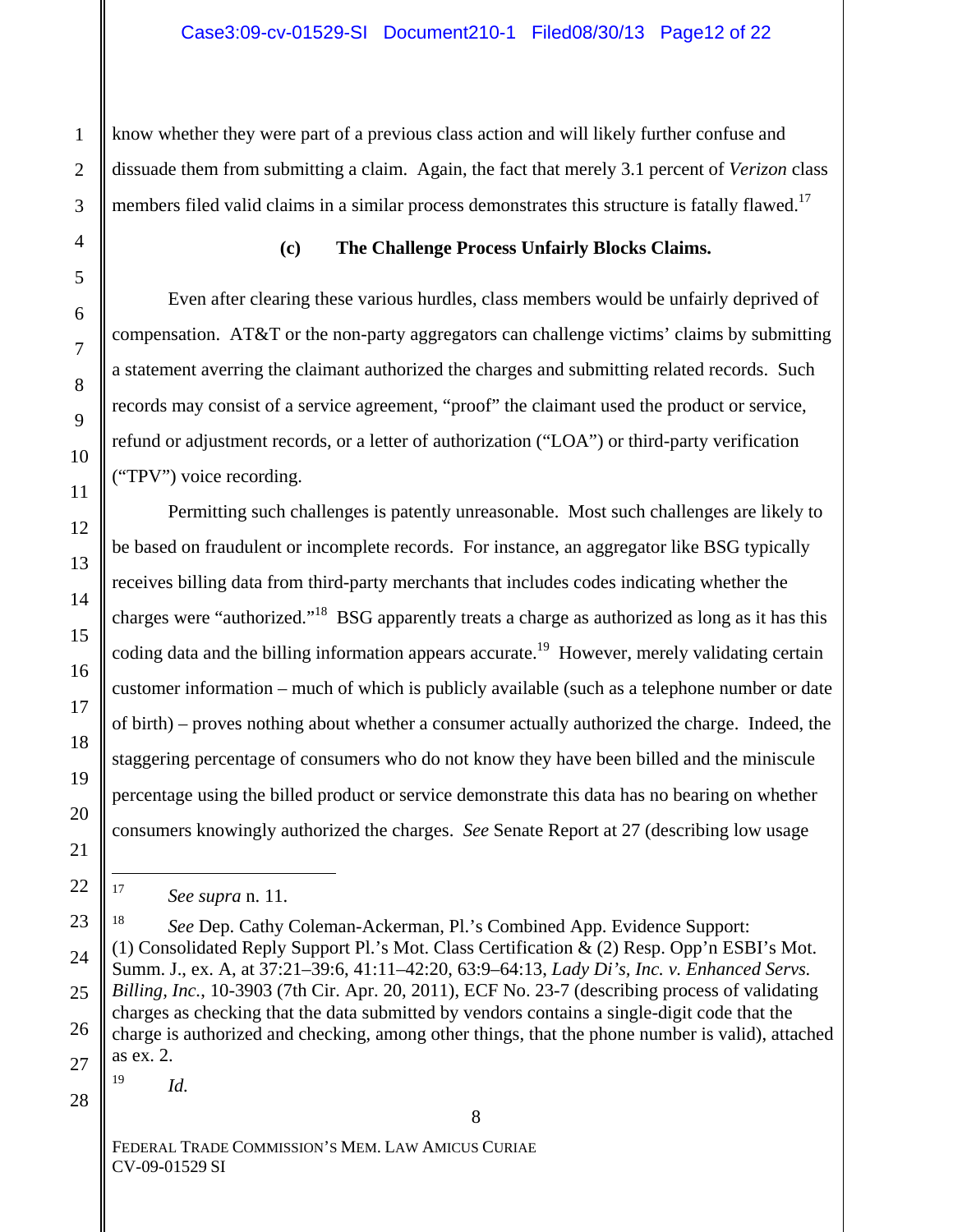rates as "strong evidence that consumers did not knowingly purchase the services" for which they were billed); *Inc21.com*, 745 F. Supp. 2d at 1000-01 (finding that, on average, 97 percent of consumers did not agree to purchase defendants' products). Yet, because aggregators routinely acquire this data from third-party merchants, they likely have it for every consumer.

Although LOA and TPV recordings might appear to be more trustworthy, they are just as suspect. Crammers often fabricate or manipulate these records.<sup>20</sup> Using these highly unreliable materials is even more troubling because aggregators have made clear they intend to challenge as many claims as possible. $21$ 

In other contexts, allowing parties with the best information to challenge a claim may be appropriate in an ordinary settlement, but it is not here. Allowing "con artists and unscrupulous companies" (Senate Report at ii) such as the aggregators and third-party merchants to use unreliable evidence to thwart legitimate claims is unfair and unreasonable. Moreover, after AT&T or the aggregators challenge their claims, class members must rebut the challenge with evidence or further sworn testimony. The proposed settlement thus saddles consumers with the extra burden of essentially repeating what they already testified to when they submitted their sworn claim – further deterring valid claims.

The current proposal, therefore, inequitably favors fraudulent billers and those who abetted them at the expense of the consumers they victimized. Given the extremely small

9

<sup>20</sup> *See* Senate Report at 12, 15-16 (discussing unreliability of LOAs and practice of falsifying TPV recordings); *Inc21.com*, 745 F. Supp. 2d at 990-92, 996 (finding that TPV recordings had been fabricated and manipulated). *See also* Press Release, U.S. Dep't of Justice,

President of Telemarketing Fraud Business Pleads Guilty (Oct. 30, 2009), http://www.justice.gov/usao/pae/News/2009/oct/safersteinplearelease.pdf (describing the creation of "fake sales-verification tapes" that purported to show consumers' consent as part of

the cramming scam).

<sup>&</sup>lt;sup>21</sup> For example, Enhanced Services Billing Inc. ("ESBI"), BSG's subsidiary, indicated it plans to challenge claims "rigorously . . . to show that the charges were indeed authorized . . . ." Supp. Br. Support ESBI Mot. Intervene 7-8 n.6, *Moore v. Verizon Commc'ns, Inc*., No. 4:09-cv-01823 (N.D. Cal. Aug. 2, 2012), ECF No. 129-1. Indeed, it appears ESBI will challenge as many claims as possible with these unreliable LOAs and TPV recordings, imposing an additional and unfair obstacle to consumers' recovery.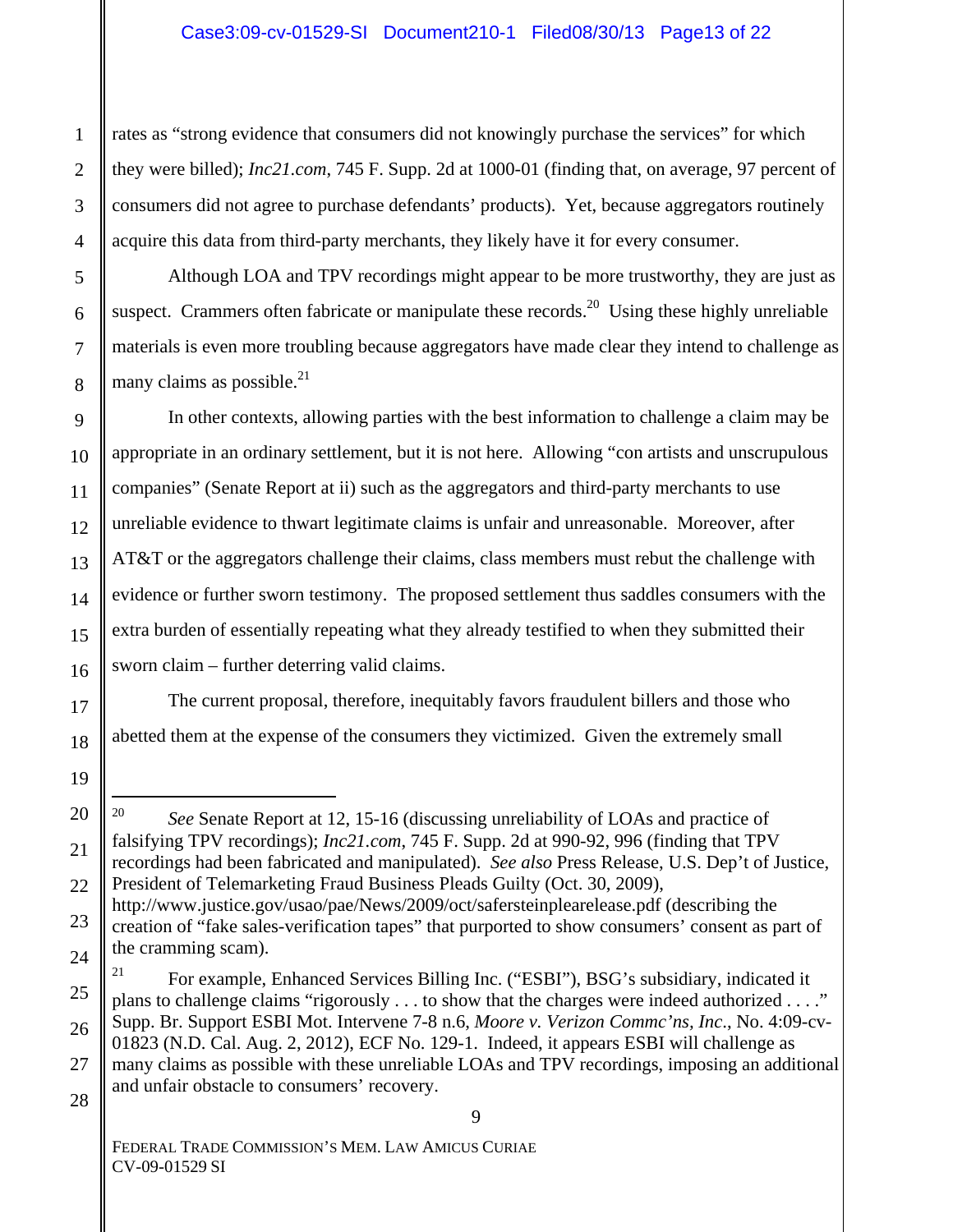percentage of legitimate third-party charges, the only fair and reasonable process is to provide refunds to all consumers who paid such charges, unless there is reliable evidence a consumer actually used the billed item or previously received reimbursement.<sup>22</sup> AT&T should have at its disposal the records necessary to identify such consumers and the amounts to be reimbursed, and the third-party merchants should have whatever records might exist to show a customer actually used the billed product or service. Accordingly, the settlement should place the burden of determining who is owed compensation on them, rather than consumers.

### **2) The Injunctive Relief Is Inadequate.**

AT&T represents it has implemented a series of "remedial remedies" pursuant to the settlement, but they are not meaningful safeguards. One measure provides that when a customer contacts AT&T concerning an unauthorized charge, AT&T will give the customer the option to request a billing adjustment and block further third-party charges on their phone bill. (Settlement Agreement § V.B., ex. 12 at ¶ 1, ECF No. 153-3.) This remedy, however, assumes the customer actually noticed the charge and recognized it as improper – a presumption contrary to the overwhelming evidence.<sup>23</sup> Likewise, the "clearinghouse requirements" described in

10

FEDERAL TRADE COMMISSION'S MEM. LAW AMICUS CURIAE CV-09-01529 SI

<sup>&</sup>lt;sup>22</sup> Because the fraudulent billing alleged in this case typically emanates from the same third-party merchants that have consumer usage data, an independent third party, such as the settlement administrator, should review and decide the reliability of any evidence submitted to exclude consumers from recovery based on their actual use of the product or service. Indeed, in *United States v. Saferstein*, a parallel criminal action to the FTC's *Mercury Marketing* cramming case, the CEO and CIO were indicted for conspiring to commit perjury through the CIO's false testimony about the number of consumers who used the company's services. *See* Indictment, *United States v. Saferstein*, Crim. No. 07-CR-557 (E.D. Pa. July 17, 2007) 13-15, ECF No. 1. The CIO pleaded guilty to this count. *See* Minute Entry, *United States v. Saferstein*, Crim. No. 07-CR-557 (E.D. Pa. Nov. 16, 2007), ECF No. 52 (entering guilty plea).

<sup>&</sup>lt;sup>23</sup> For the same reason, the provision that AT&T will include in two months of phone bills to current customers an "Informational Bulletin about Third-Party billing which shall include a statement of AT&T end-user rights in the form and substance as then applicable for Third-Party billing provided to current customers" (Settlement Agreement § VII.B., ECF No. 153-1; ECF No. 161 at ¶ 1) accomplishes nothing. Because consumers are inclined to disregard a notice regarding charges they know nothing about, this provision is unlikely to prompt fraudulently billed consumers to discover and halt such charges.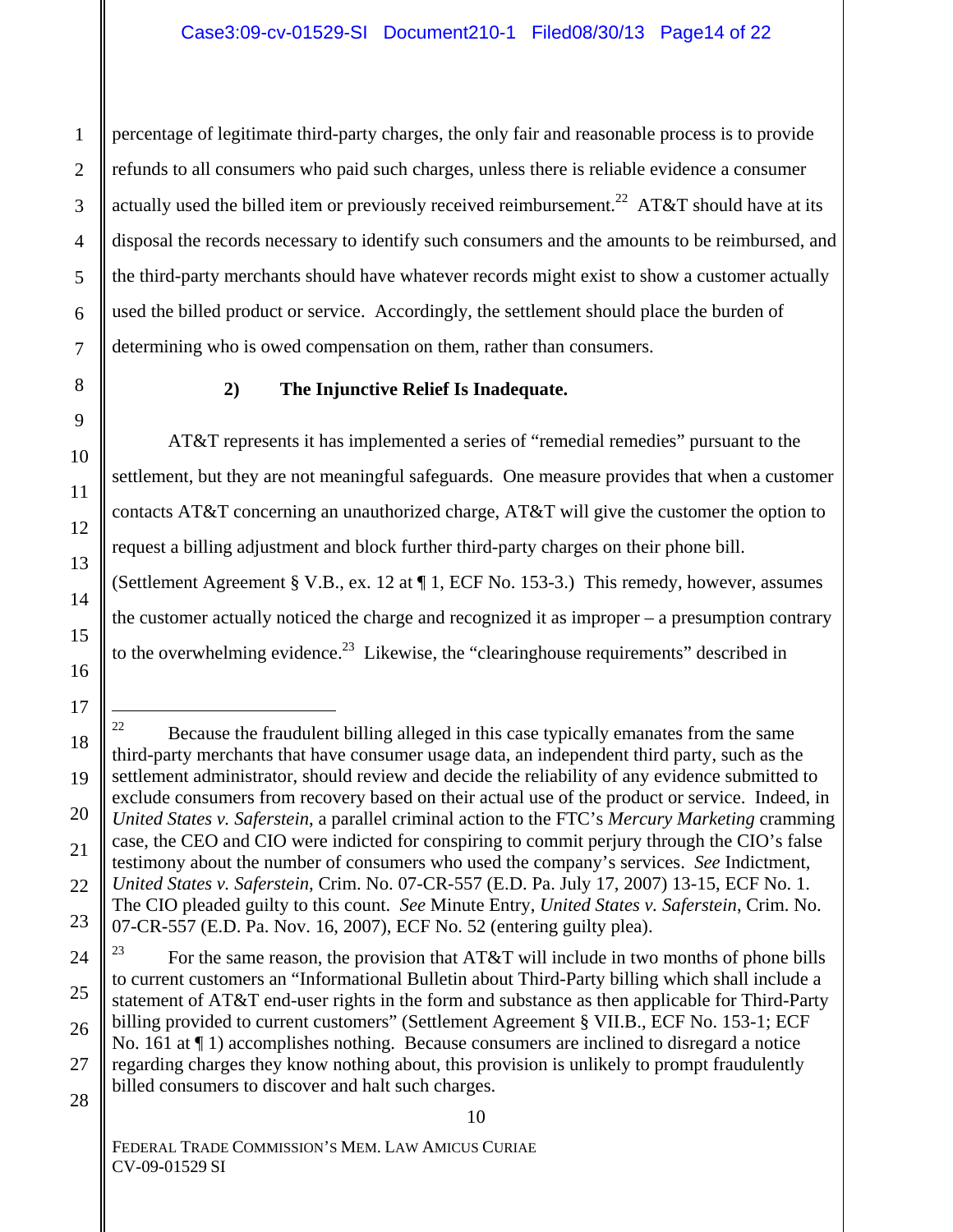AT&T's "summary of remedial remedies" merely reiterate procedures that have already proven ineffective.<sup>24</sup>

In addition to these measures, AT&T has represented it no longer allows certain categories of third-party billing, but this is likewise insufficient to stop cramming. Specifically, the proposed settlement states that "effective September 17, 2012, AT&T eliminated and no longer allows Third-Party Billing of Enhanced Services." (Settlement Agreement § V.B, ECF No. 153-1.) However, consumers may still be vulnerable to cramming for products or services that are not "Enhanced Services."25

The proposed injunctive relief places the burden of detecting and halting unauthorized billing largely on consumers. This burden is misplaced. Given the paucity of legitimate thirdparty charges and the insignificant percentage of consumers aware that their phone bill can be used by third parties to bill them for a wide variety of good and services, the most effective way to protect consumers and prevent a recurrence of the conduct alleged in this lawsuit is to prohibit third-party charges altogether, unless consumers affirmatively request that AT&T permit such charges on their bills.<sup>26</sup> That the settlement does not take this simple and effective approach underscores its inadequacy.

11

<sup>&</sup>lt;sup>24</sup> These requirements specify the forms of documentation acceptable to demonstrate customer authorization and outline methods for demonstrating compliance with these procedures, as well as for giving consumers the option to report and resolve billing inquiries. (Settlement Agreement §V.B., ex. 12 at ¶¶ 2-7, ECF No. 153-3.) BSG's own documentation shows they have allowed third-party merchants to bypass these requirements. *FTC v. Hold Billing Servs.*, No. SA-98-CA-0629-FB (W.D. Tex. Mar. 28, 2012), ECF No. 71 at 15-16.

For example, because AT&T purportedly agreed to eliminate only third-party billing of "any services other than toll, operator services, directory assistance or 900/976 services" (Settlement Agreement § V.B and § II, ECF No. 153-1), the proposed settlement would not protect consumers from unauthorized charges for nonexistent calls. In another cramming case, the FTC obtained judgments totaling close to \$35 million against third-party merchants who placed unauthorized charges on consumers' phone bills for collect calls that were never made. *See FTC v. Nationwide Connections, Inc*., Case No. 9:06-cv-80180-KLR (S.D. Fla. Apr. 11, 2008), ECF No. 788.

<sup>26</sup> *See* FCC Report & Order & Further Notice of Proposed Rulemaking ¶ 89, *In the Matter of Empowering Consumers to Prevent and Detect Billing for Unauthorized Charges*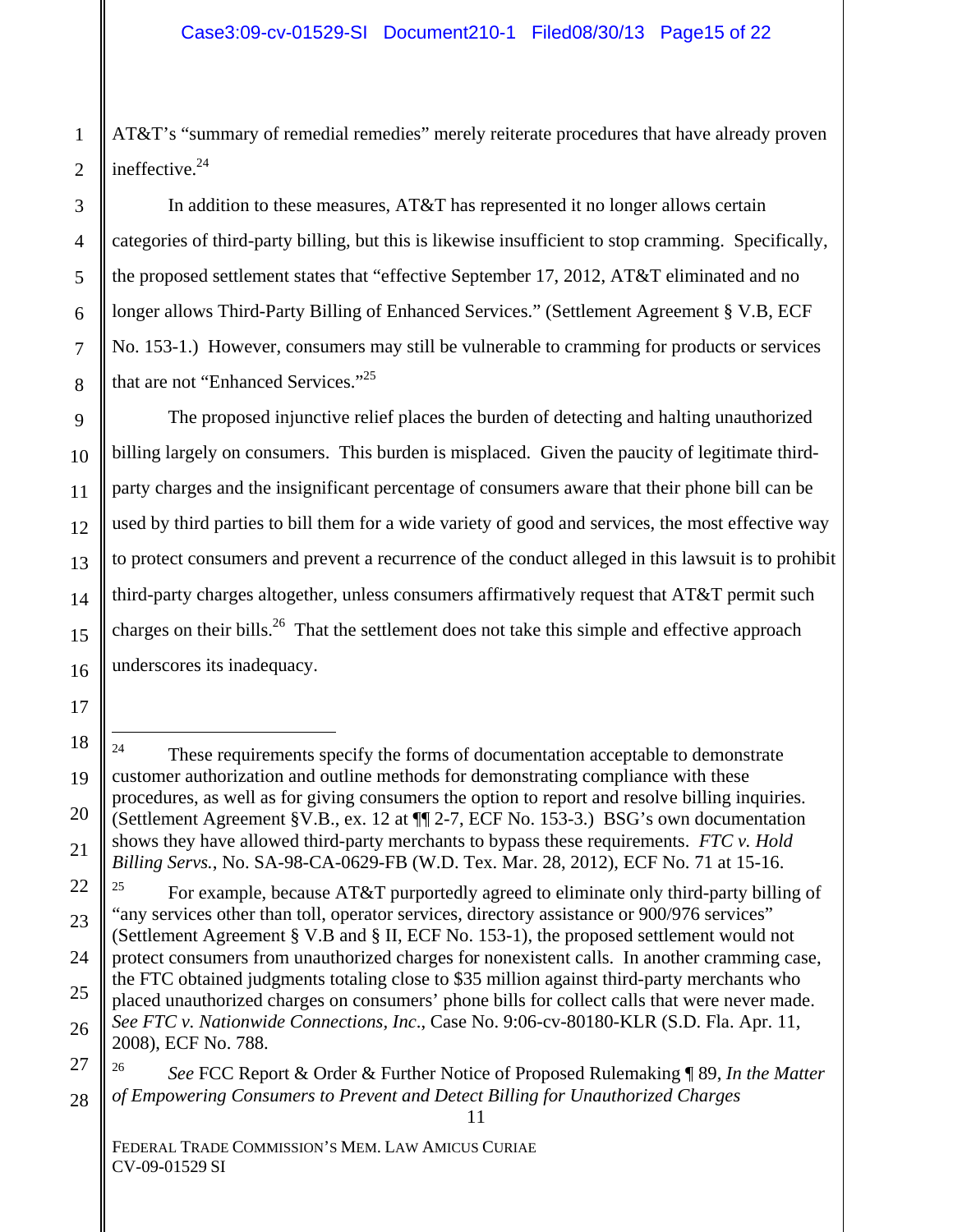#### **B. The Release Is Fundamentally Unfair And Unreasonable.**

Regardless of whether class members receive any benefit, the proposed settlement forces them to release claims against everyone involved in cramming, including thousands of fraudulent third-party merchants and aggregators who are not parties to this case. Moreover, it is nearly impossible for class members to avoid this inequity because the notices obscure the released entities' identities and fail to provide essential information concerning the rights consumers forego by participation or inaction.

# **1) Class Members Automatically Lose Their Rights.**

Even if class members never recover their money through the claims process, they would be bound by the settlement's release. Releases that are not tied to compensation give the defendant "an incentive to suppress the number of claimants by undertaking minimal notice procedures and making the process for submitting [p]roofs of [c]laim unduly difficult." *Kagan v. Wachovia Secs., LLC*, Nos. 09-5337 SC, 11-0412 SC, 2012 WL 1109987, at \*7 (N.D. Cal. Apr. 2, 2012).As detailed above, the proposed settlement suffers from just this problem, thereby failing to protect the interests of the class. *See Walter v. Hughes Commc'ns, Inc.*, No. 09-2136, 2011 WL 2650711, at \*11 (N.D. Cal. Jul. 6, 2011) (finding that a settlement contains "no structural protections of the interests of the class as a whole" when, among other things, a defendant receives a release regardless of whether claims were submitted or funds were distributed to the class).

### **2) The Notices Fail to Provide Essential Information.**

Compounding these issues, the settlement notices do not provide critical information concerning the release, exacerbating the difficulty consumers face in making an informed

*("Cramming"), Consumer Information and Disclosure, Truth-in-Billing and Billing Format*, CG Docket Nos. 11-116, 09-158, 98-170 (Apr. 17, 2012) (citing comments by the FTC, state attorneys general, and consumer groups recommending similar limitations on third-party billing as the most effective means to combat cramming).

28

 $\overline{a}$ 

FEDERAL TRADE COMMISSION'S MEM. LAW AMICUS CURIAE CV-09-01529 SI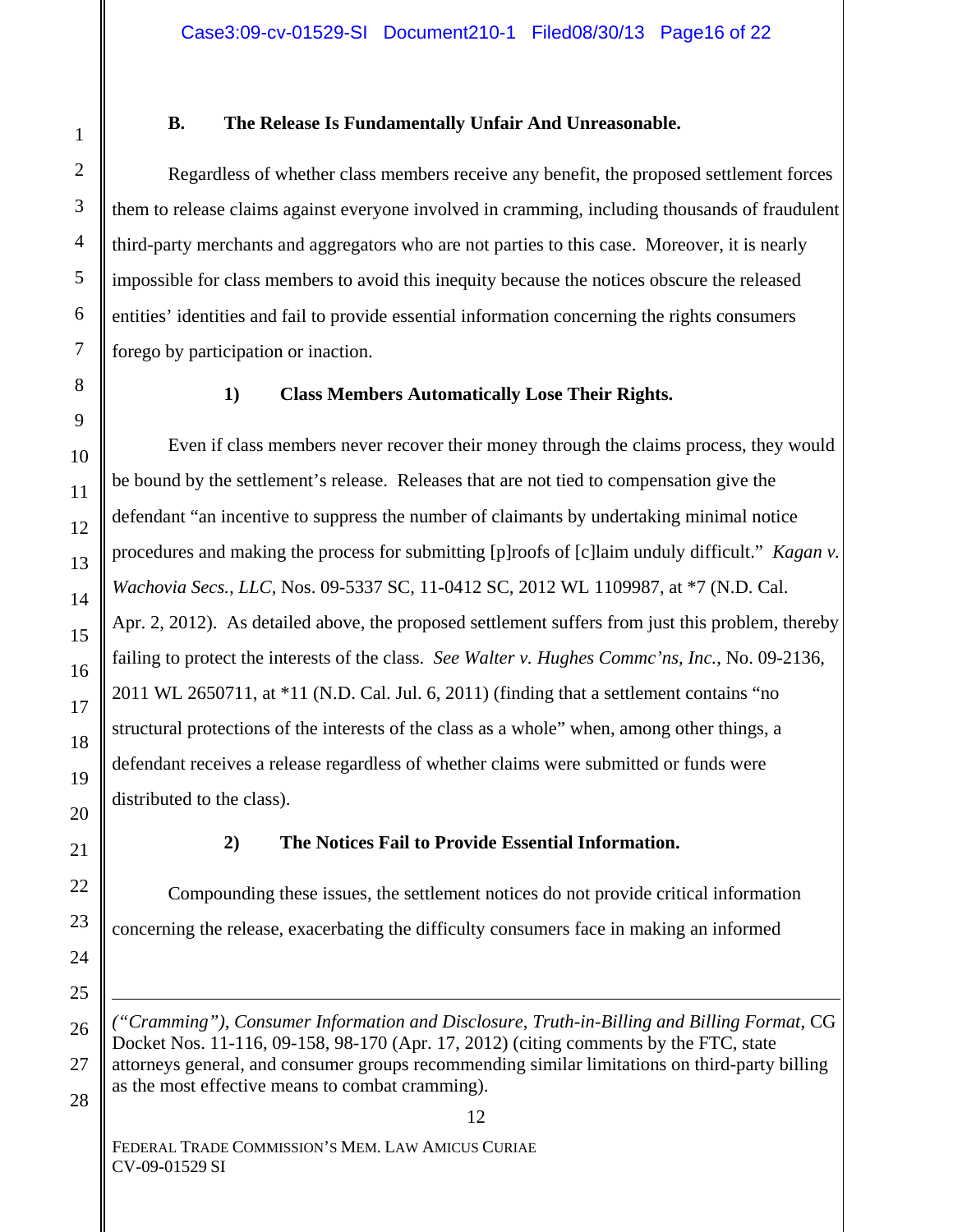decision. Rather than flag the release of thousands of non-party entities, the notices merely directed consumers to a settlement website "for a description of Released Parties."<sup>27</sup> Upon reaching the site, class members had to click on a hyperlink for the term "Released Parties," which sent them to a webpage that tersely stated the settlement agreement's definition of "Released Parties."28 From there, consumers had to click yet again on separate hyperlinks for "AT&T Entities," "Clearinghouses" (*i.e.*, the aggregators), and "Third Parties" to learn the names of entities ostensibly covered by the release.

Class members who follow all of these steps still end up with inaccurate and incomplete information. For instance, the website does not include all the names that appeared on customers' phone bills in connection with unauthorized charges.<sup>29</sup> Indeed, the notice to current customers characterized the list of third-party merchants as "non-exhaustive." (ECF No. 161 ex. 3.) Moreover, the site incorrectly identifies the names of some billing aggregators.<sup>30</sup>

The settlement website also provides a "list of existing litigation" which purportedly identifies the pending cases brought "by or on behalf of AT&T ILEC landline customers that raise claims relating to unauthorized charges on AT&T landline bills that are covered by the Release."<sup>31</sup> Neither the website nor the settlement notice, however, mentions the FTC's ongoing

 $31$  In addition to the instant class action, the webpage lists nine other cases, all of which appear to be civil lawsuits by private parties.

13

 $27$  Email notices sent to a subset of customers were marginally better, in that they included a hyperlink, rather than requiring the reader to go online and type in the lengthy url

<sup>(</sup>www.ATTthirdpartybillingsettlement.com). *Compare* ECF No. 161 ex. 5 *with* ECF No. 161 exs. 2 and 3. The email notices, however, were only sent to customers for whom AT&T had email addresses, regardless of whether those addresses were still in active use.

<sup>28</sup> *See* http://www.attthirdpartybillingsettlement.com/released ("Released Parties are defined in Section II of the Settlement Stipulation and Agreement ("Agreement") as follows . . . .").

Among the entities identified as "Released Parties" on the website are nine aggregators and over 3,400 third-party merchants. Even if consumers take these steps, they are unlikely to recognize the names of entities from whom they purchased nothing and by whom they did not expect to be billed.

<sup>&</sup>lt;sup>30</sup> For example, there is no entity known as "Billing Services Group Clearing Solutions," and BSG bills in the name "OAN Services Inc." – not "OAN."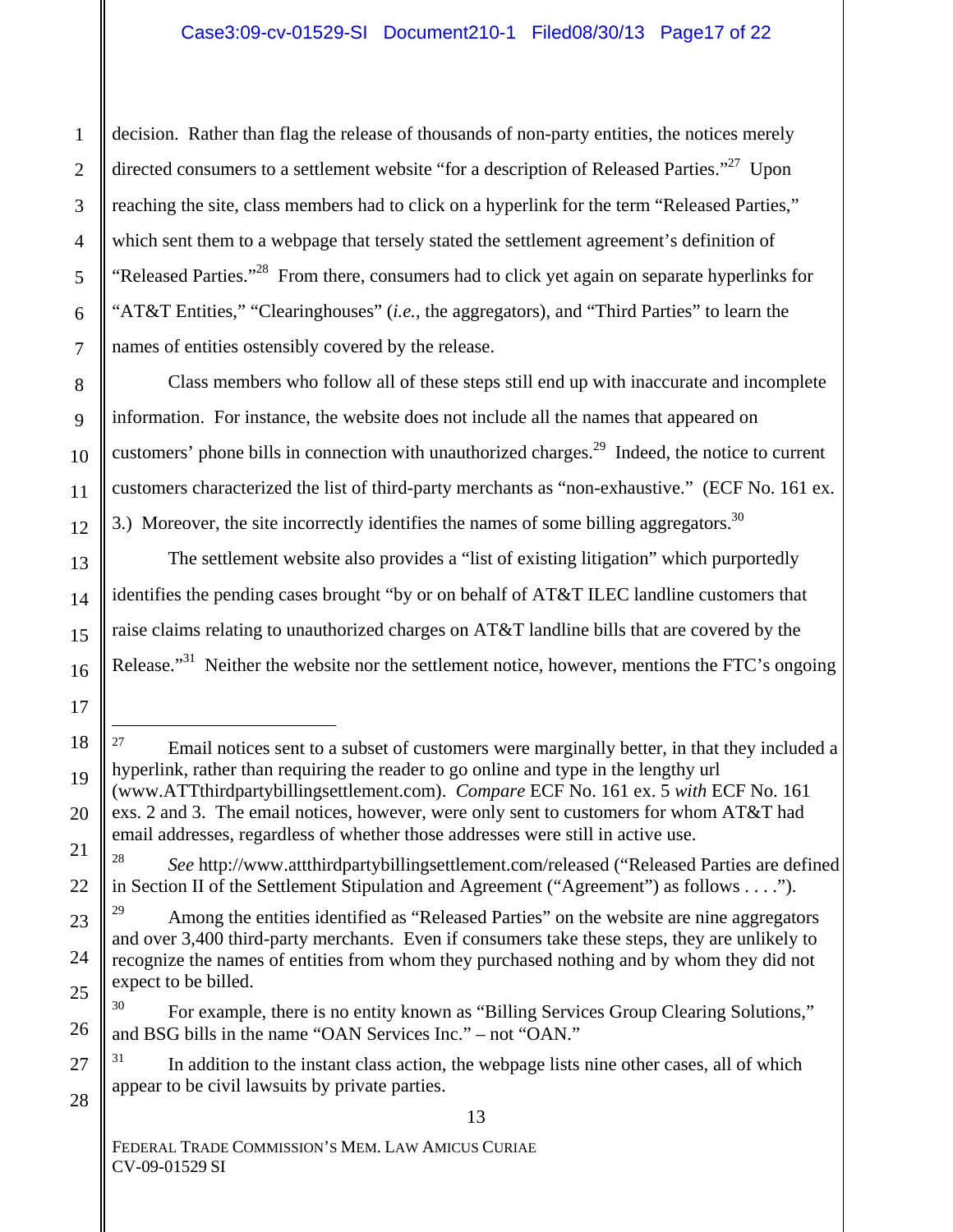contempt case against BSG, even though the district court's injunction and the contempt action predate the settlement, and Plaintiffs' counsel were well aware of their existence. This is hardly an exemplar of the "plain, easily understood language" notices must use to "clearly and concisely state . . . the binding effect of a class judgment on members" as required. Fed. R. Civ. P.  $23(c)(2)(B)(vii)$ .

### **3) The Overbroad Release Is Contrary to Public Policy.**

In the FTC's ongoing contempt litigation, BSG recently argued that, pursuant to this settlement, the AT&T releases "will have *res judicata* effect on the FTC's attempt to recover restitution on behalf of those very same consumers in the FTC's civil contempt proceeding." (Resps.' Mot. Order Mediation at 3 n.16, *FTC v. Hold Billing Srvcs., Ltd.*, No. 5:98-CV-00629- FB-HJB (W.D. Tex. July 1, 2013), ECF No. 122.) BSG's contention is erroneous.<sup>32</sup> Nonetheless, if the district court in that case were to accept BSG's argument, the vast majority of class members could be barred from restitution in the FTC action and, due to the deficient notices and claims process, receive nothing in this class action settlement.

 Moreover, attempts to use a collateral class action settlement to bar the FTC in a contempt action would undermine a court's ability to enforce its orders through compensatory sanctions. *See United States v. United Mine Workers of Am.*, 330 U.S. 258, 303-04 (1947) (sanctions for civil contempt may be employed to coerce compliance with court order); *Am. Airlines, Inc. v. Allied Pilots Ass'n*, 228 F.3d 574, 584-85 (5th Cir. 2000) (compensatory civil contempt reimburses the losses the contemnor caused); *Vuitton et Fils S.A. v. Carousel Handbags*, 592 F.2d 126, 130 (2nd Cir. 1979) (once plaintiff proves harm resulting from violation of an injunction, district court must award compensation). A contempt defendant like BSG therefore should not be allowed to use a class action release to subvert an order by eviscerating the recovery available through compensatory sanctions for its contumacious conduct. *See, e.g.*, *Teas v. Twentieth Century-Fox Film Corp.*, 413 F.2d 1263, 1267 (5th Cir. 1969); *United States v. New York Tel. Co.*, 434 U.S. 159, 172 (1977).

<sup>32</sup> The argument rests on a single district court case, *FTC v. Amrep Corp.*, 705 F. Supp. 119 (S.D.N.Y. 1988), in which a court ruled that *res judicata* barred the FTC from seeking restitution for consumers who previously settled claims against an FTC defendant. Courts have since refused to apply *Amrep* in this manner, citing principles of fundamental fairness and lack of privity between class action consumers and the FTC. *See, e.g.*, *FTC v. QT, Inc.*, 448 F. Supp. 2d 908, 971-72 (N.D. Ill. 2006), *amended by* 472 F. Supp. 2d 990 (N.D. Ill. 2007), *aff'd,* 512 F.3d 858 (7th Cir. 2008).

FEDERAL TRADE COMMISSION'S MEM. LAW AMICUS CURIAE CV-09-01529 SI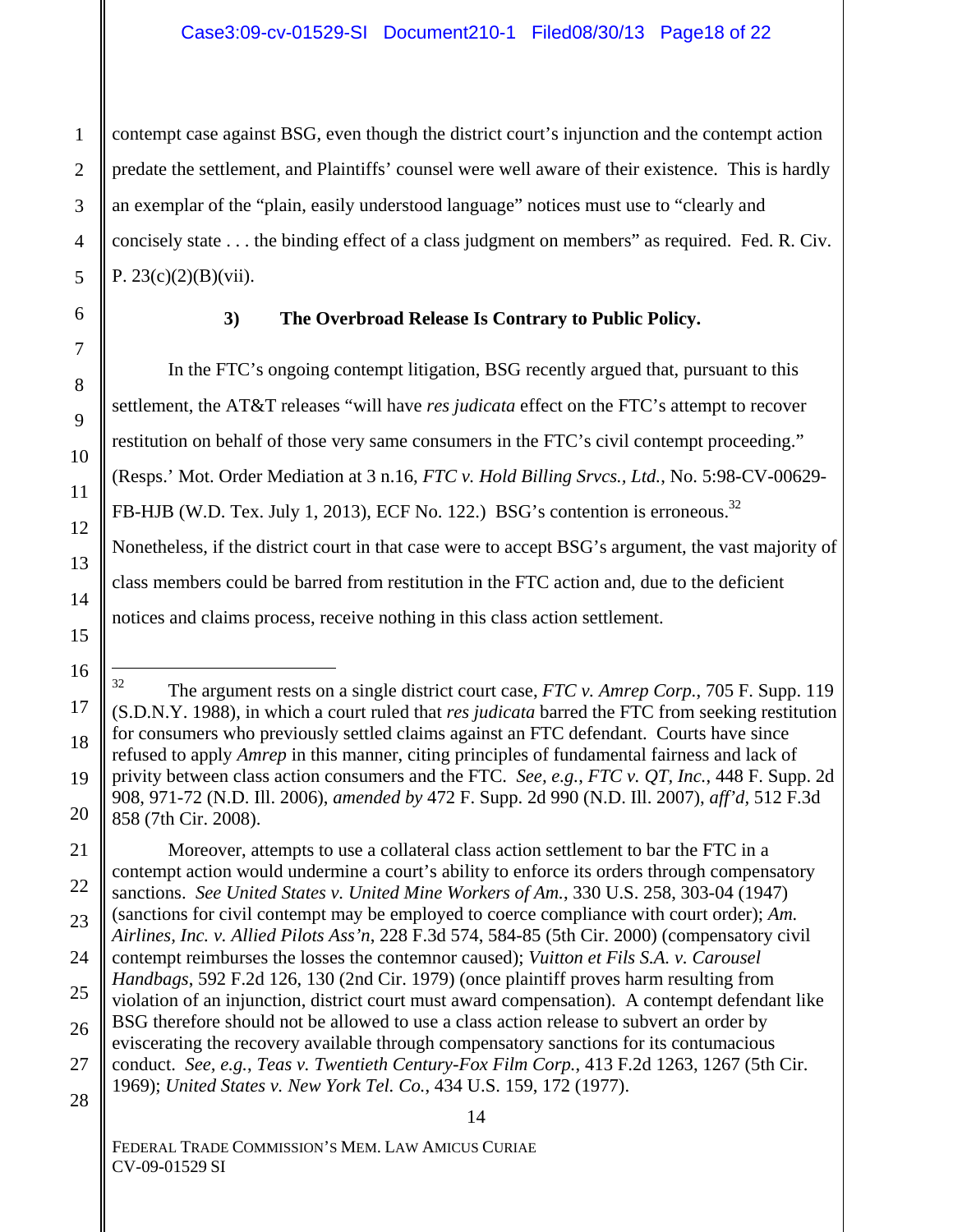Such an outcome would be particularly unfair because it would penalize consumers simply for being AT&T customers. The class action settlement with Verizon ultimately included a modified release that makes clear the settlement does not affect consumers' rights to receive restitution from government enforcement actions.<sup>33</sup> If the proposed settlement were approved, therefore, similarly situated consumers could have different outcomes depending on the LEC that wrongfully billed them, even though they were defrauded by the same set of aggregators and third-party merchants. The disparity further underscores the settlement's fundamental unfairness.<sup>34</sup>

The only fair and appropriate way to address the problematic release would be for the parties to modify the settlement to include a provision similar to the one Plaintiffs' counsel agreed to in *Verizon*. Specifically, the modified release should: (a) exclude all aggregators and third-party merchants; and (b) make clear that the settlement does not affect consumers' rights to receive restitution from government enforcement actions.

1

# **C. The Proposed Settlement Improperly Rewards Plaintiffs' Counsel.**

In addition to the deficiencies detailed above, the settlement proposal assures Plaintiffs' counsel up to \$5.5 million in fees. Plaintiffs' counsel's decision to pursue this settlement – despite its obvious flaws and despite their recent experience negotiating the class action settlement in *Verizon* – calls into question the adequacy of the settlement. *See Bluetooth*, 654

<sup>33</sup> *See* Stip. Regarding FTC & DOJ Filings Regarding Settlement 3, *Moore v. Verizon Commc'ns, Inc.*, No. 4:09-cv-01823 (N.D. Cal. Mar. 1, 2013), ECF No. 158 ("Th[e] release shall not operate to preclude monetary relief, including but not limited to restitution, compensation, or disgorgement of profit, in any law enforcement action, regulatory proceeding, or other action by the government against the Aggregator Releasees.") (emphasis added).

<sup>&</sup>lt;sup>34</sup> Moreover, AT&T is among several LECs through which consumers were fraudulently billed. If a court concluded that the FTC must exclude AT&T customers from receiving restitution, the administrative costs of providing restitution to the remaining consumers (*i.e.*, those who are not AT&T customers) could increase greatly, reducing the funds available to other consumer victims.

FEDERAL TRADE COMMISSION'S MEM. LAW AMICUS CURIAE CV-09-01529 SI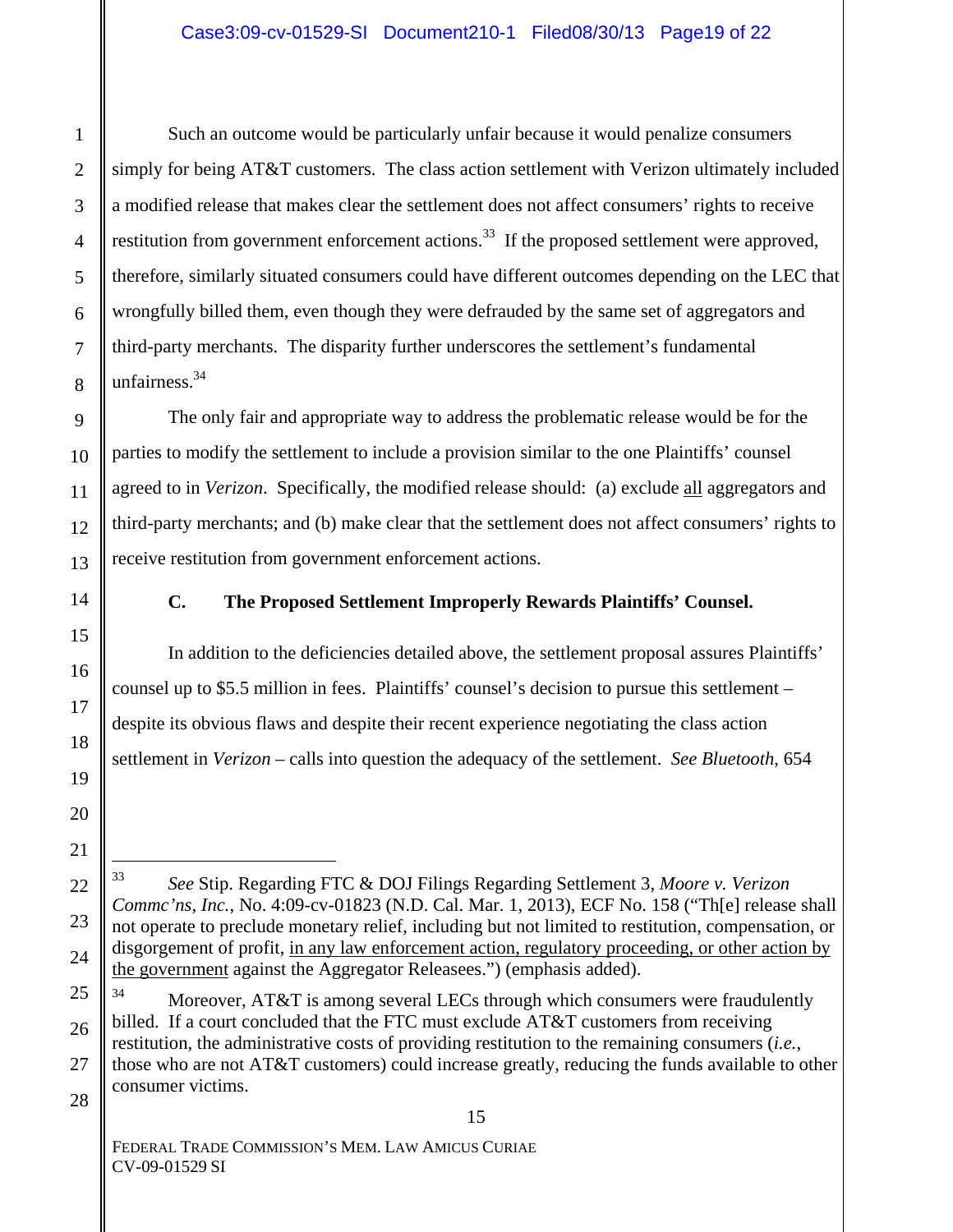F.3d at 947 (identifying "a disproportionate distribution of the settlement" going to counsel as a sign that plaintiffs' counsel placed their own interests above those of the class).

The Ninth Circuit has long recognized that class action settlements "present unique due process concerns for absent class members." *Id.* at 946 (internal citations and quotations omitted). In this case, Plaintiffs' counsel reached a deal that guarantees they will receive a lumpsum payment irrespective of the payout to the class – a result that courts view with grave concern. *See Kagan*, 2012 WL 1109987, at \*7 (observing that, where the attorneys' payment "is unaffected by the size of the benefit received by the class," they "lack any structural incentive to ensure that the class benefits from robust notice and simplified claim procedures"); *see also Bluetooth*, 654 F.3d at 947 (finding that such "clear sailing" arrangements indicate a "subtle sign that [p]laintiffs' counsel have allowed pursuit of their own self-interests . . . to infect the negotiations") (citation omitted).

"Attorneys' fees provisions included in proposed class action settlement agreements are, like every other aspect of such agreements, subject to the determination whether the settlement is 'fundamentally fair, adequate, and reasonable.'" *Staton v. Boeing Co.*, 327 F.3d 938, 963 (9th Cir. 2003). Given the small percentage of consumers likely to receive any compensation after surviving the convoluted claims system – coupled with the overbroad, detrimental release – the \$5.5 million in uncontested fees vastly outweighs the actual benefits to the class and should therefore be rejected. *See Bluetooth,* 654 F.3d at 942-43 (reasonableness of attorneys' fees must be assessed in light of the results obtained).35

# **III. Requested Relief**

For the reasons above, the proposed settlement is not fair, adequate, or reasonable. Accordingly, the Court should withhold final approval unless the settlement is modified to:

16

<sup>35</sup> *See also Ferrington v. McAfee, Inc.*, No. 10-CV-01455-LHK, 2012 WL 1156399, at \*11- 12 (N.D. Cal. Apr. 6, 2012) (calculating the benefit to the class based on the claims participation rate and rejecting settlement where, among other things, counsel's fee would have been more than 83 percent of the total amount defendants paid to settle the lawsuit); *Walter*, 2011 WL 2650711, at \*12-13 (calculating benefit to the class based on claim submission rate).

FEDERAL TRADE COMMISSION'S MEM. LAW AMICUS CURIAE CV-09-01529 SI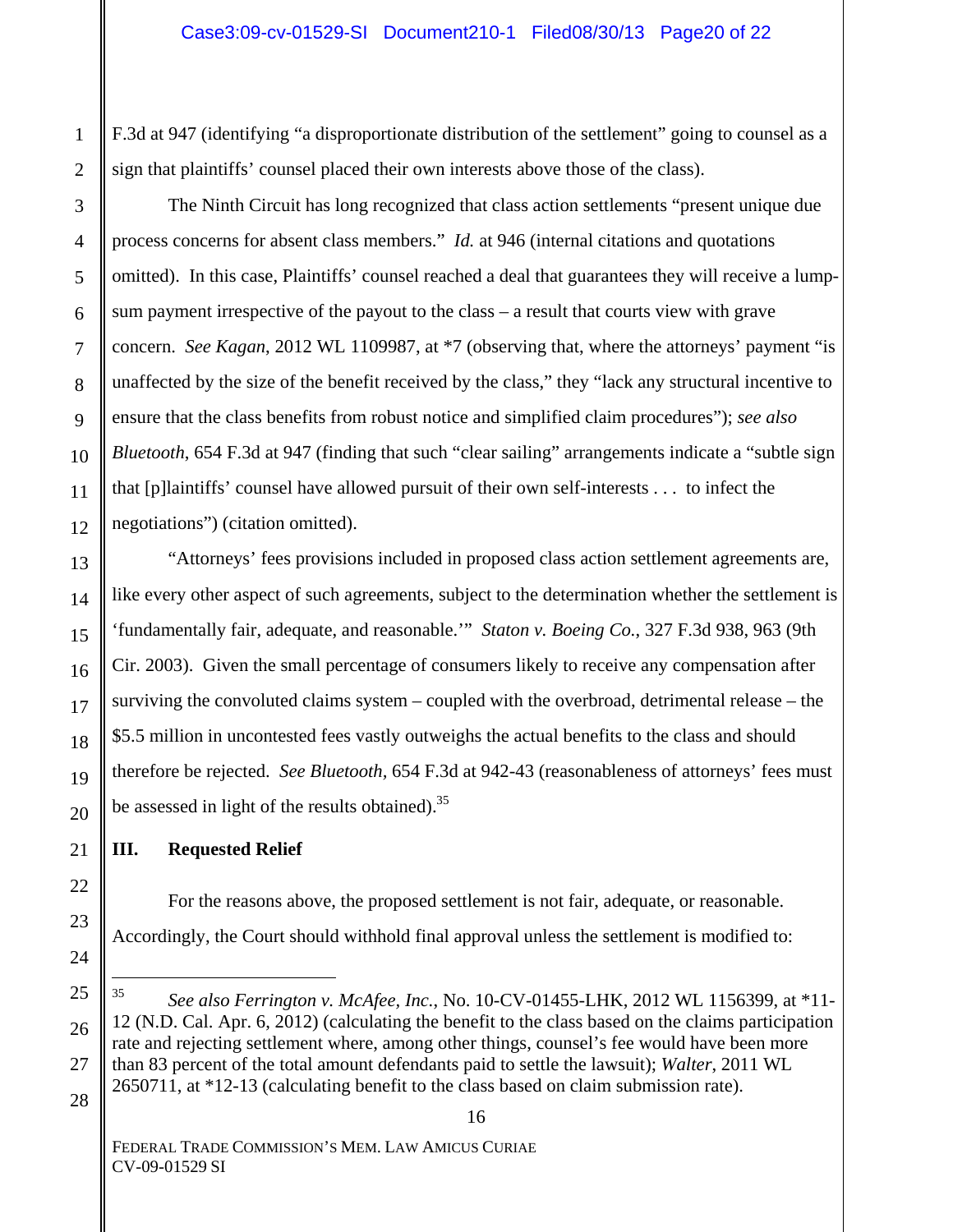(1) Provide refunds to all class members who paid third-party charges placed on their AT&T phone bill during the class period, unless the settlement administrator determines there is reliable evidence proving the consumer has already been reimbursed or actually used the product or service billed;

(2) Release consumers' claims against only the  $AT&TT$  Defendants – not aggregators or third-party merchants;

(3) State clearly that the settlement does not affect consumers' rights to receive restitution from government enforcement actions;

(4) Prohibit third-party charges on phone bills unless customers affirmatively request that AT&T permit such charges on their bills;

(5) Provide notices that clearly and prominently inform class members what rights they lose if they do not exclude themselves from the settlement; and

(6) Reduce the fees awarded to Plaintiffs' counsel commensurate with the recovery they negotiated for consumers.

17

Dated: August 30, 2013 Respectfully submitted,

 /s/ Reenah L. Kim Reenah L. Kim Douglas V. Wolfe James A. Kohm Division of Enforcement Bureau of Consumer Protection Federal Trade Commission 600 Pennsylvania Ave. NW, Rm. M-8102B Washington, DC 20580 (202) 326-2272 (Kim) (rkim1@ftc.gov)